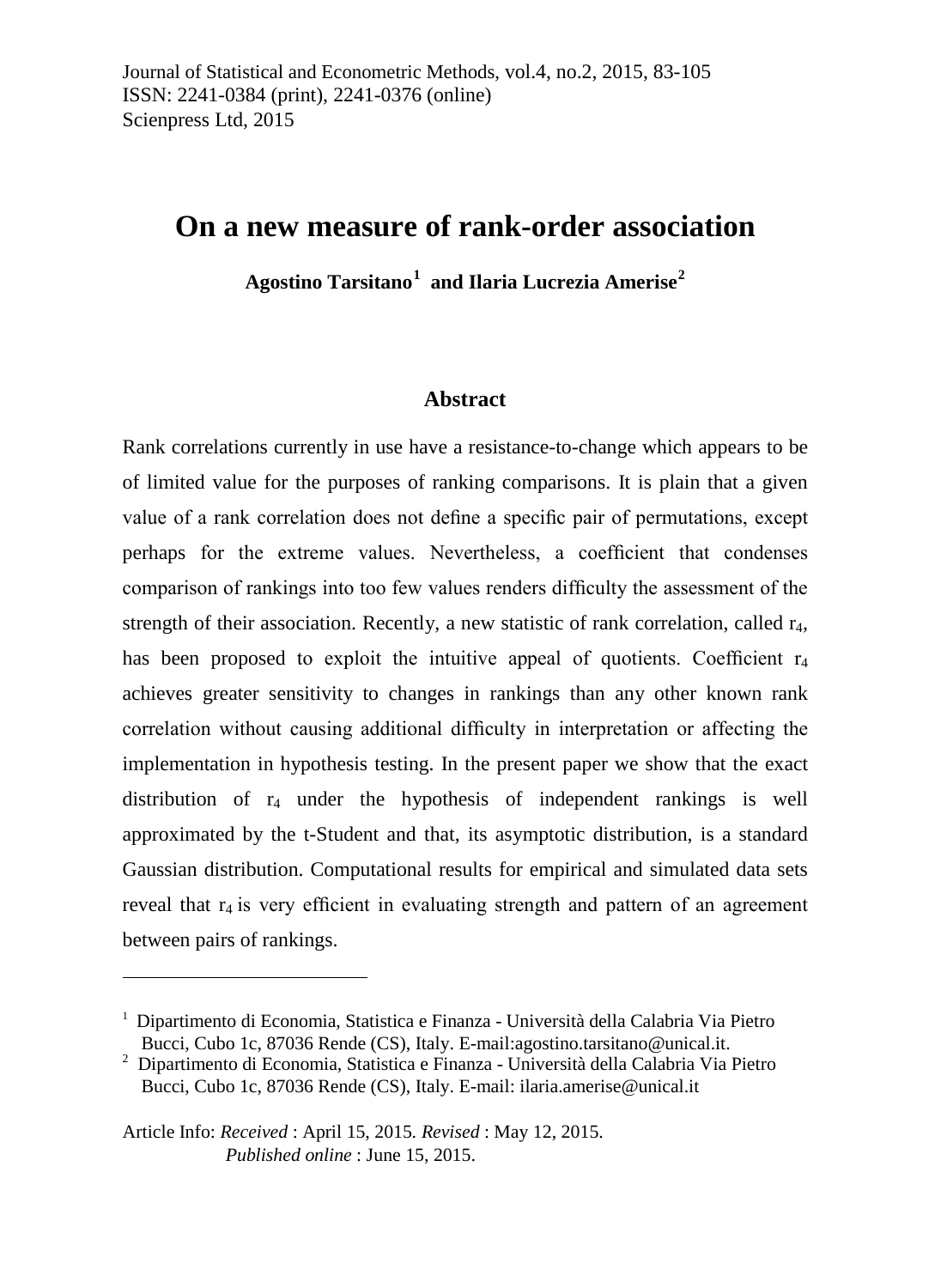#### **Mathematics Subject Classification:** 62GXX; 62H20;62F09

**Keywords:** Asymptotic Gaussianity; Independence tests; Ordinal association; Rank statistics

## **1 Introduction**

Dependence between rankings is a topic that persistently occurs throughout statistical practice and it is the subject of the present paper. Our point of departure is the fact that, though the Pearson's product-moment correlation coefficient (here denoted as  $r_0$ ) is widely used to measure the linear relationship between two variables, it can perform poorly when the relationship is thought to be non-linear and/or the data are affected by errors of measurement and outliers. For example, it needs only one abnormal value to shift r<sub>0</sub> to any value in the interval  $[-1,1]$ . For this and many other reasons, we may turn to more resistant, albeit less efficient non-parametric measure of association. Consider n independent pairs of scores  $(x_i, y_i)$ ,  $i = 1, 2, \dots, n$ . The pairs are sorted into ascending in terms of their first coordinate and then transformed into the ranks  $\pi = {\pi_1, \pi_2, \cdots, \pi_n}$ . Likewise, the *y<sub>i</sub>*, *i* = 1,2, ···, n are placed in correspondence with the ranks  $\eta = {\eta_1, \eta_2, \dots, \eta_n}$ . Both  $\pi$ and  $\eta$  are elements of  $S_n$ , the set of all n! permutations of the integers  $\{1,2,\dots,n\}$ . With no essential loss of generality we assume that  $\pi_i$  is the rank of  $x_i$  after  $\eta$  has been arranged in its natural order, that is  $\eta_i = i$ ,  $i = 1, 2, \dots$ , n. Note, also, that we assume there are no ties throughout. A rank correlation  $r(\eta,\pi)$  is a statistic which summarizes the degree of agreement between  $\eta$  and  $\pi$ . Three of the more popular rank correlation coefficients are:

Spearman 
$$
r_1(\pi, \eta) = \frac{12}{n^3 - n} \sum_{i=1}^n i\pi_i - 3\left(\frac{n+1}{n-1}\right)
$$
  
\nKendall  $r_2(\pi, \eta) = \frac{2 \sum_{i=1}^{n-1} \sum_{j=i+1}^{n} sgn(\pi_j - \pi_i)}{n(n-1)}$  (1)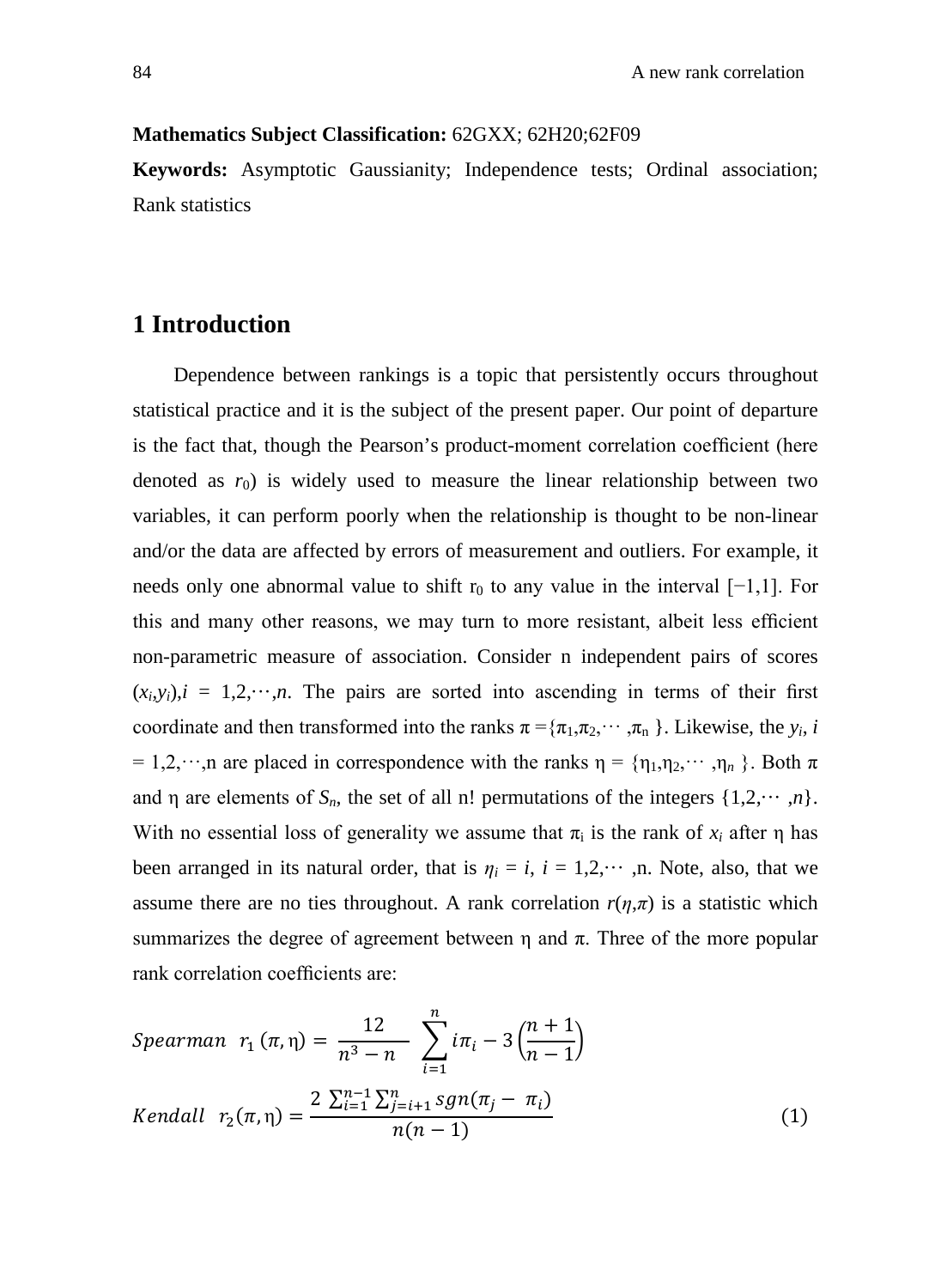Gini 
$$
r_3(\pi, \eta) = \frac{4[\sum_{n+1-i \leq \pi_i} [\pi_i - (n+1-i)] - \sum_{i \leq \pi_i} (\pi_i - i)]}{n^2 - k_n}
$$

with  $k_n = n \mod 2$  and sgn(.) equals to  $-1,0$  or 1 according to whether the argument is negative, zero or positive. We note that  $r_1$  may take, at most,  $(n^3 - n)/6 + 1$ distinct values. The sum  $\sum_{i=1}^{n} i\pi_i$  in the first term of  $r_1$  covers all the integers between  $n(n+1)(n+2)/6$  and  $n(n+1)(2n+1)/6$ . When  $n > 3$ ,  $r_1$  can be zero if, and only if, n is not of the form  $n = 4 * m + 2$  where m is a positive integer (see Marshall, 1994). The possible values of  $r_2$  are  $(n^2-n)/2 + 1$ . The coefficient is zero or even if, and only if,  $n = 4 * m$  or  $n = m*4+1$  where *m* is any positive integer;  $r_2$  only takes on odd values if *n* is not in that form. When  $n > 3$ , zero is always a value of Gini's coefficient  $r_3$ , which can assume another  $2(n^2/4+k_n)$  distinct values. In each case, the expression within square brackets in  $r_3$  only takes on even values. According to Kendall [1938], the disparity in the potential number of values between rank correlations is not a great disadvantage to their sensitivity. Nonetheless, Kendall & Gibbons [1990][p. 37-38] used this argument to dismiss Spearman's footrule as a feasible measure of association.

The choice of a rank correlation is fundamentally based on two antithetical requirements: resistance and sensitivity. Resistance refers to the ability of a coefficient to remain constant when data are changed slightly. However, since stability is achieved at the cost of a loss in precision, it may become a problem if the same value is applied to describe very different patterns. Sensitive coefficients offer a richer source of information regarding the association structure, but sensitivity is a drawback when substantially similar rankings are mapped onto distant coefficient values. A reasonable compromise may be achieved by considering that, since ranks rely on the relative ordering of elements, they are, by construction, very tolerant of noise and disturbances that do not affect the actual order. Thus, particular consideration should be given to the discriminatory power of a coefficient rather than to its resistance. From this point of view, many robust rank correlations such those proposed by Dallal &Hartigan [1980], Blomqvist [1950] or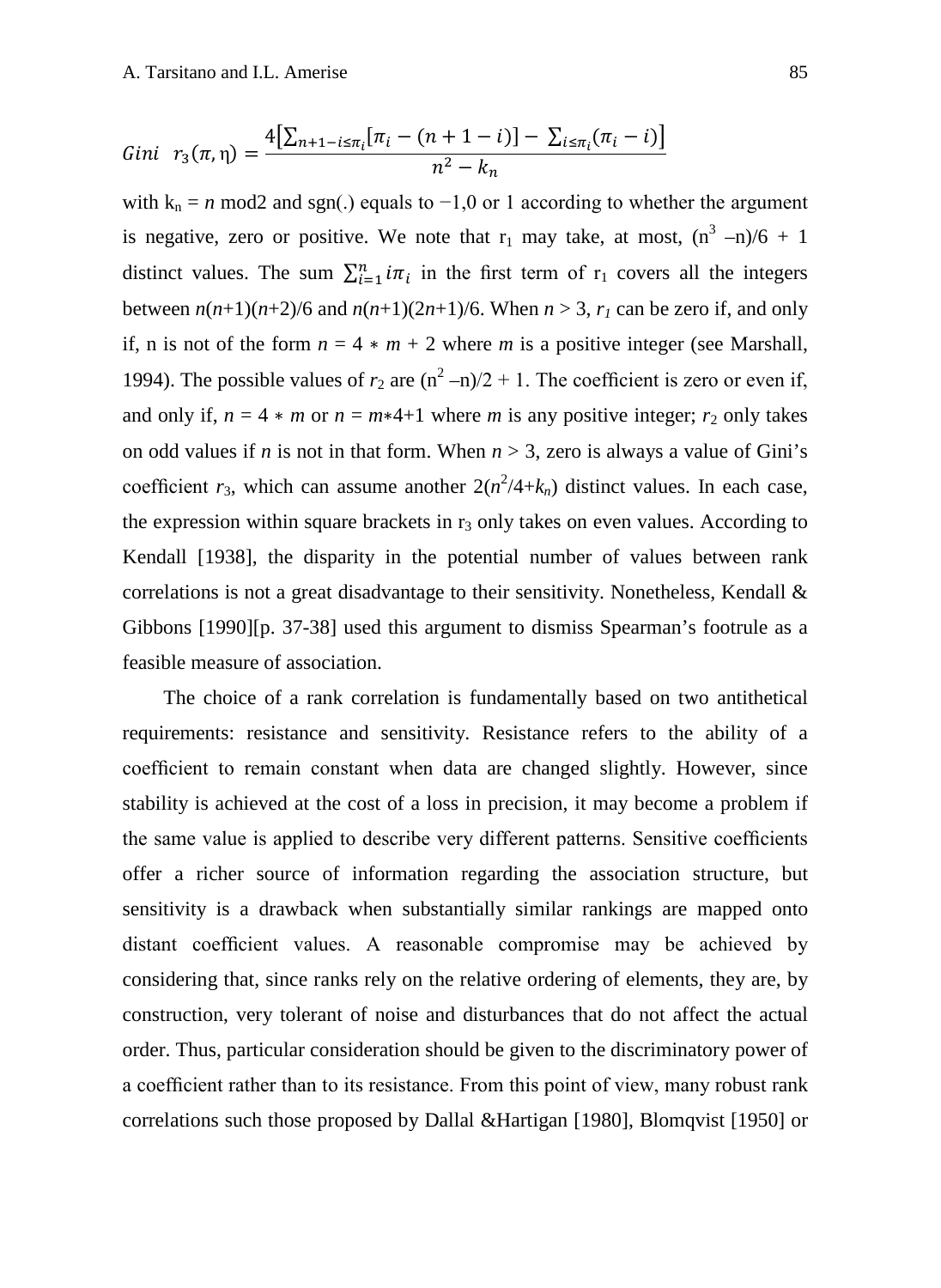Gideon & Hollister [1987] are largely insufficient for ranking comparisons when the range of possible relationships between the underlying variables is wide. Apparently, coefficients in (1) have the right characteristics to act as valid substitutes for Pearson's correlation whenever it is necessary. Nonetheless, the spectrum of their values is still relatively small and concentrated on a reduced set of points. In this regard, Tarsitano & Lombardo [2013], proposed a new rank correlation coefficient based on the intuitive appeal of quotients

$$
r_{4}(\pi,\eta) = \frac{(\mathbf{b}_{\eta,\pi^{*}})^{t} \mathbf{b}_{\eta^{*},\pi} - (\mathbf{b}_{\eta^{*},\pi^{*}})^{t} \mathbf{b}_{\eta,\pi}}{M_{n}},
$$
  

$$
M_{n} = [k_{n} + 2 \sum_{i=1}^{\lfloor n/2 \rfloor} (n+1-i)/i]^{2} - n^{2}
$$
 (2)

where [x] denotes the largest integer not greater than x. The symbols  $\pi^* = n+1-\pi$ and  $\eta^* = n+1-\eta$  are the reverse permutations of  $\pi$  and  $\eta$ , respectively. The  $n \times 1$  vector  **is formed with the components of the matrix <b>A** occupying the positions identified by the elements in  $\eta$  as first index and those in  $\pi$  as second index. The generic element of **A** is  $a_{ij} = \max(i,j)/\min(i,j)$ ,  $i,j = 1,2,\dots, n$ . The coefficient  $r_4$  can assume a number of distinct values of the 0.25*n*! order more or less uniformly spaced from each other.

Coefficients  $r_h$  (η,π),  $h = 1, \dots, 4$  share several properties, notably monotonicity, symmetry, right-invariance and antisymmetry under reversal (see Gideon &Hollister [1987] and Brown & Eagleson [1984]). All the coefficients vary within the range: [−1,1]. The extremes are achieved if and only if there is perfect association for all pairs:  $r_h(\eta, \eta) = r_h(\pi, \pi) = 1$ ,  $r_h(\eta, \eta^*) = r_h(\pi, \pi^*) = -1$ . The closer  $r_h$ (for brevity, the  $\pi$ ,η arguments are dropped unless ambiguity occurs) is to one, ignoring the sign, the stronger the relationship between rankings is. At the other extreme,  $r_h = 0$  or near-zero implies that the two rankings are not related according to the association concept embodied in *rh*.

In Figure 1 the exact null distributions of  $r_1, \dots, r_4$  are shown as frequency polygons for  $n = 10$ . The profiles show some resemblances to and some differences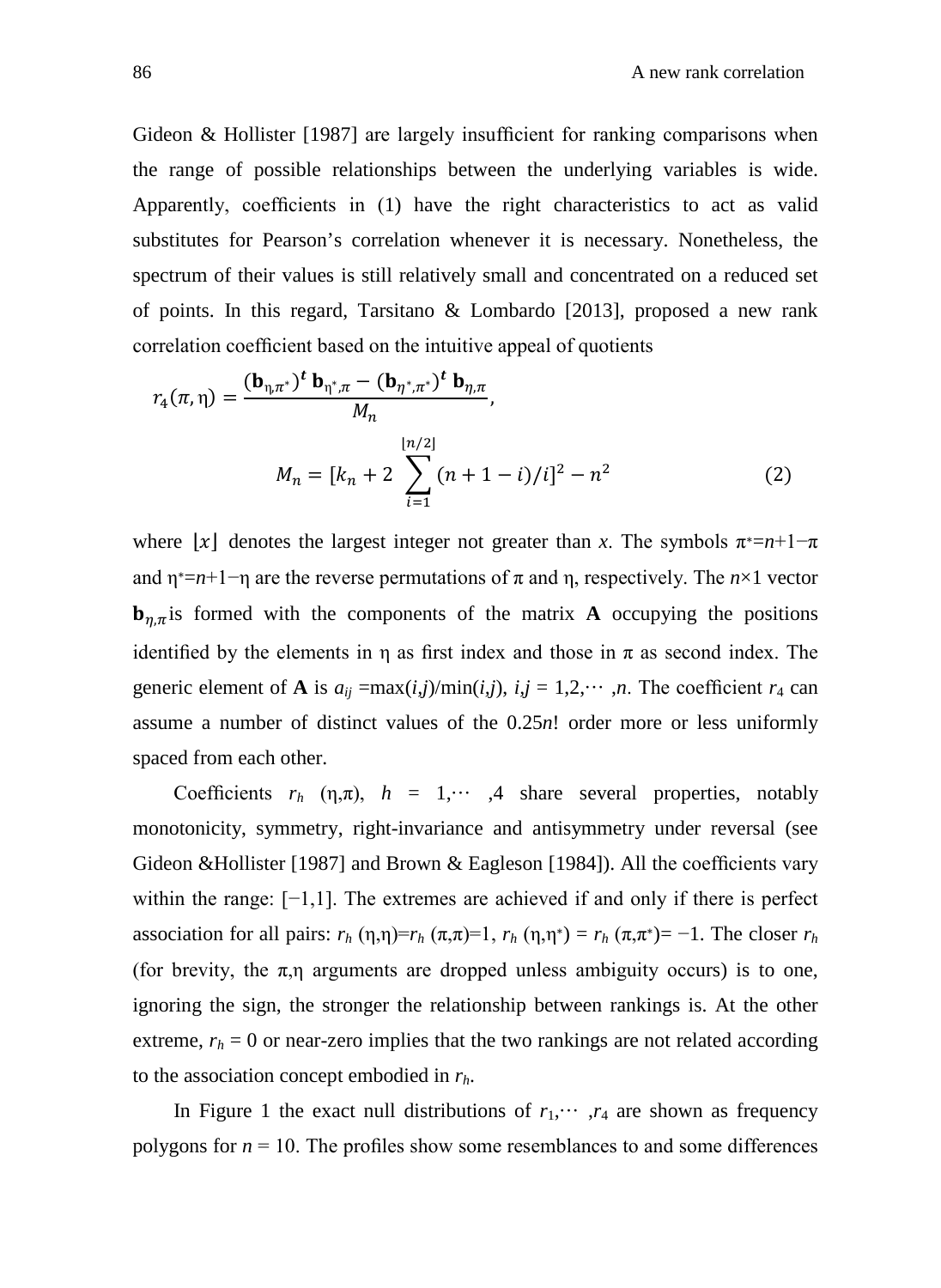from one another. The frequency polygons of  $r_2$  and  $r_3$  exhibit high levels of irregularity. We attribute this to the lattice of values available for these coefficients, which is much sparser than that of  $r_1$  or  $r_4$ . Indeed, the space between possible values of  $r_2$  and  $r_3$  decreases monotonically, but slowly as n increases. A good sign, however, is that the serration is more noticeable in the middle of the range [−1,1] than near the extremes where it has a greater importance for hypothesis testing. The varying size of serrations in the frequency polygon of  $r<sub>1</sub>$  is less intense than those in  $r_2$  and  $r_3$ , but much sharper than that of  $r_4$ . The profile of  $r_4$  shows the slightest degree of fluctuation and the tails of its null distribution smoothen out before and more than any of the other coefficients.



Figure 1: Frequency polygons (based on binned counts) for n=10.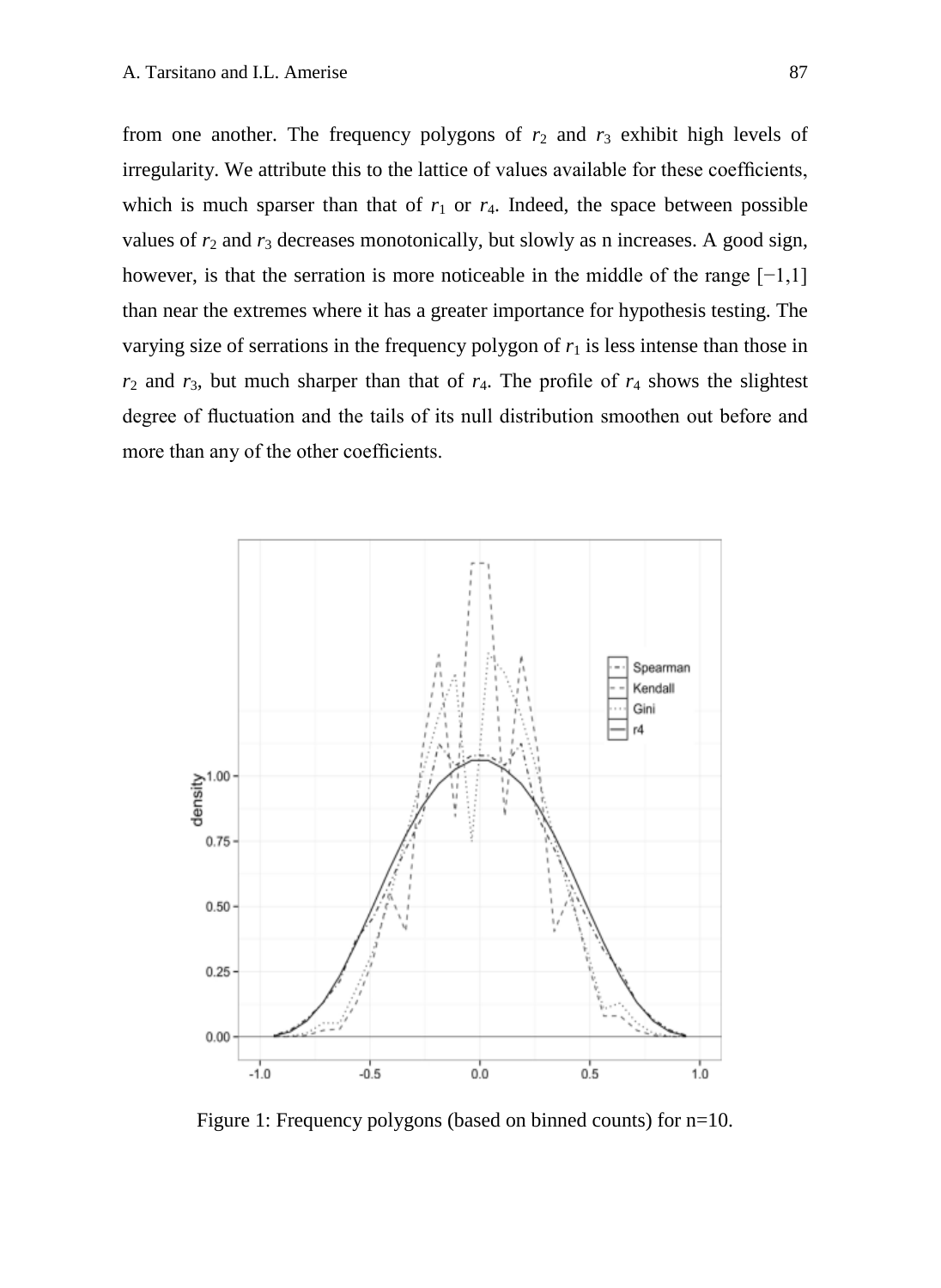The structure of the paper is as follows. In the next section we review the exact distribution of the  $r_4$  coefficient under the hypothesis of independence with a particular focus on the t-Student approximation for finite sample. Section 3 outlines the large sample distribution theory for *r*4. In section 4 we analyze some real data sets to compare the behavior of independence tests based on  $r<sub>4</sub>$  to the same tests based on other rank correlation coefficients. Further insights are gained through Monte Carlo experiments. The final section summarizes the paper contributions and presents some conclusions.

#### **2 Sampling distribution of** *r***<sup>4</sup> under independence**

In this section, we are concerned with the distribution of  $r_4$  when all rankings are equally probable with a probability of  $1/n!$ . Firstly, the denominator of  $r_4$  is unaffected by any permutation of the ranks so that it is sufficient to consider the random variable  $M_n r_4 = \mathbf{b}_{\eta,\pi}^{\dagger} \mathbf{b}_{\eta,\pi} + \mathbf{b}_{\eta,\pi}^{\dagger} \mathbf{b}_{\eta,\pi}$ , which has support in  $[-M_n, M_n]$ . The properties of  $r_4$  ensure that, for each pair of permutations such that  $\mathbf{b}_{\eta,\pi}^{\dagger} \cdot \mathbf{b}_{\eta,\pi}^* =$ *x*, there must be another pair of permutations for which  $\mathbf{b}^{\dagger} \eta^* \pi^* \mathbf{b}_{\eta, \pi} = x$  also and, consequently,  $\mathbf{b}_{\eta,\pi}^{\dagger} \mathbf{b}_{\eta^*,\pi}$  and  $\mathbf{b}_{\eta,\pi}^{\dagger} \mathbf{b}_{\eta,\pi}$  share the same codomain. If follows that *E*  $(\mathbf{b}_{\eta,\pi^*}^{\dagger} \mathbf{b}_{\eta^*,\pi}) = E$   $(\mathbf{b}_{\eta^*,\pi^*}^{\dagger} \mathbf{b}_{\eta,\pi})$  which, in turn, implies that  $E(r_4) = 0$ . Hence, under the null hypothesis of independent rankings, the distributions of  $r<sub>4</sub>$  are symmetrical around zero and have support in [−1,1]. All the odd moments are zero because of the symmetry. The calculation of the variance is more difficult than that of the mean. We have

$$
M_n^2 V(r_4) = V (\mathbf{b}_{\eta,\pi^*}^t \mathbf{b}_{\eta^*,\pi} - \mathbf{b}_{\eta^*,\pi^*}^t \mathbf{b}_{\eta,\pi})
$$
  
=  $V (\mathbf{b}_{\eta,\pi^*}^t \mathbf{b}_{\eta^*,\pi}) + V (\mathbf{b}_{\eta^*,\pi^*}^t \mathbf{b}_{\eta,\pi}) - 2Cov(\mathbf{b}_{\eta,\pi^*}^t \mathbf{b}_{\eta^*,\pi} - \mathbf{b}_{\eta^*,\pi^*}^t \mathbf{b}_{\eta,\pi})$  (3)

 By virtue of the same reasoning as used above for the derivation of the expected value, we obtain  $V(\mathbf{b}_{\eta,\pi^*}^t \mathbf{b}_{\eta^*,\pi}) = V(\mathbf{b}_{\eta^*,\pi^*}^t \mathbf{b}_{\eta,\pi})$ . Therefore, expression (3) specifies to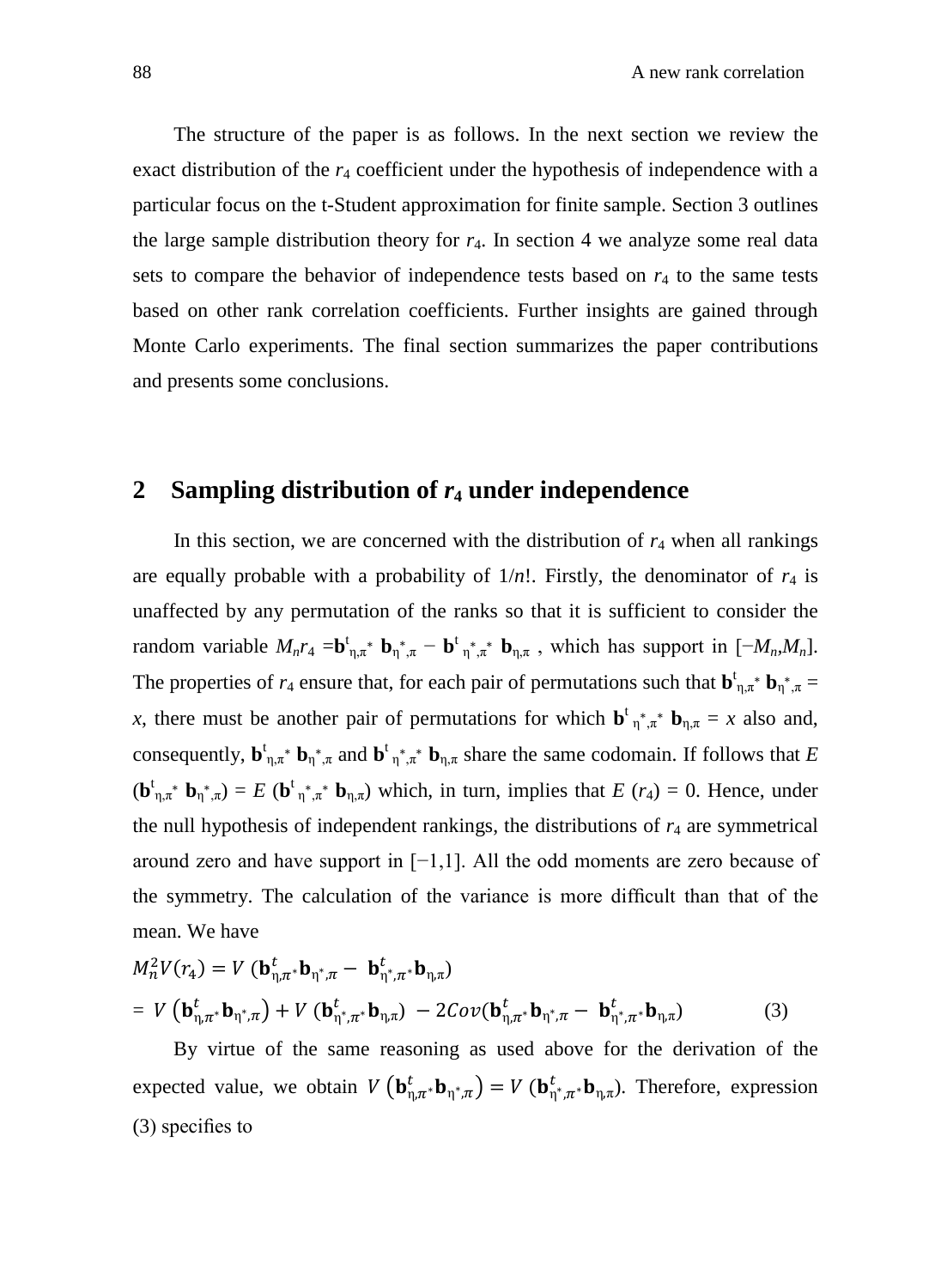$$
V(r_4) = \frac{2[V\left(\mathbf{b}_{\eta,\pi^*}^t \mathbf{b}_{\eta^*,\pi}\right) - Cov\left(\mathbf{b}_{\eta,\pi^*}^t \mathbf{b}_{\eta^*,\pi} - \mathbf{b}_{\eta^*,\pi^*}^t \mathbf{b}_{\eta,\pi}\right)]}{M_n^2}
$$
(4)

We have empirically explored (4) by evaluating it over all possible pairs of permutations, with *n* up to 15 and found that, under independence, the Pearson correlation coefficient  $cor(\mathbf{b}_{n,\pi}^t \cdot \mathbf{b}_{n,\pi} - \mathbf{b}_{n^*,\pi}^t \cdot \mathbf{b}_{n,\pi})$  converges towards  $-1$  as *n* increases. Based on this premise, (4) can be reasonably approximated by

$$
\sigma_n^2(r_4) \approx \frac{4[V(\mathbf{b}_{\eta,\pi^*}^t \mathbf{b}_{\eta^*,\pi})]}{M_n^2}
$$
\n(5)

It remains necessary to evaluate the variance of the dot-product  $V(\mathbf{b}_{\eta,\pi^*}^t \mathbf{b}_{\eta^*,\pi})$ . One limitation of our paper is that we were not able to write (5) in a simplified manner, even by exploiting the relationships developed by Bohrnstedt & Goldberger [1969] and Brown & Eagleson [1984] on the exact variance and covariance of a product of random variables. To circumvent this problem, we apply a simply linear regression model

$$
\sigma_n^2(r_4) = \frac{\beta}{n-1} + \varepsilon \tag{6}
$$

The regression function has no intercept to allow the variance to reach zero as *n* goes to infinity. In passing we note that (6) coincides with the asymptotic variance of Spearman's coefficient  $r_1$  when  $\beta = 1$ . The true values of  $\sigma_n^2(r_4)$  are determined by complete enumeration of all rankings. The unknown parameter  $\beta$  is estimated by the linear least squares method applied to the 11 points  $[\sigma_n^2(r_4), n]$ ,  $n = 5, \dots, 15$ . The resulting estimate is  $\sigma_n^2(r_4) \approx 1.00762/(n-1)$  with an adjusted  $R^2$  of 0.9994. This approximation is quite good even for small values of *n* as it is shown in the first two rows of Table 1.

In the last three rows Table 1 we report the variances of the Spearman, Kendall and Gini coefficients, which show that the distribution of  $r<sub>4</sub>$  is relatively more disperse than that of the other rank correlations.

The coefficient of kurtosis of  $r_4$  can also be obtained through the same regression strategy. The corresponding least squares estimate is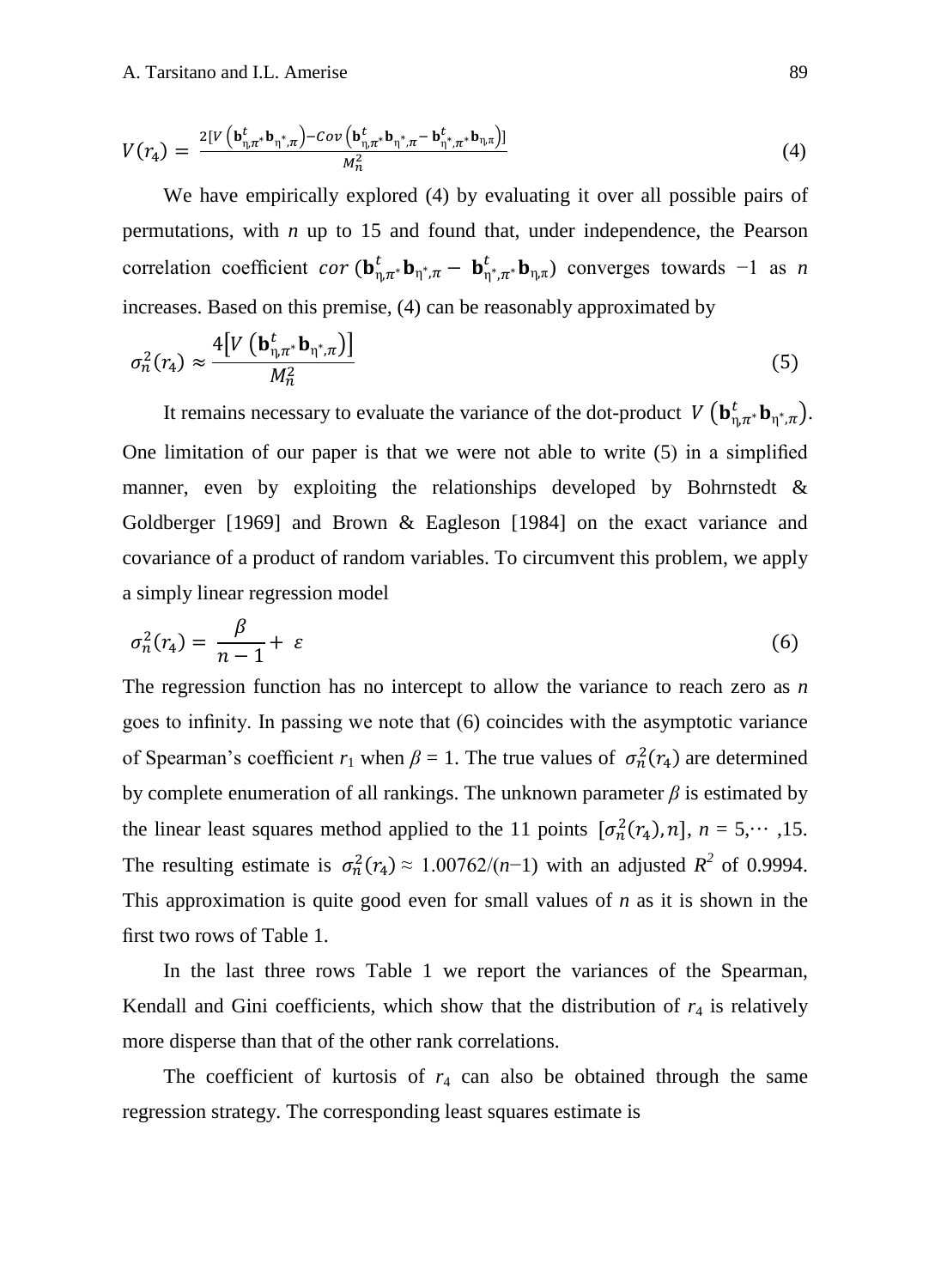$$
\hat{\gamma}_n(r_4) \approx 2.929894 - \frac{5.889006}{n} + \frac{8.559322}{n^2} - \frac{11.617287}{n^3} \tag{7}
$$

with an adjusted  $R^2$  virtually equal to one and a residual standard error of 0.000116.

n 7 8 9 10 11 12 13 14 15  $\overline{\sigma_n^2(r_4)}$  $\frac{2}{n}(r_4)$  0.1677 0.1423 0.1275 0.1131 0.1037 0.0945 0.0879 0.0815 0.0766  $\hat{\sigma}_n^2(r_4)$  $\frac{2}{n}(r_4)$  0.1679 0.1439 0.1260 0.1120 0.1008 0.0916 0.0840 0.0775 0.0720  $\sigma_n^2(r_4)$  $\binom{2}{n}(r_4)$  0.1667 0.1429 0.1250 0.1111 0.1000 0.0909 0.0833 0.0769 0.0714  $\sigma_n^2(r_4)$  $\frac{2}{n}(r_4)$  0.1005 0.0833 0.0710 0.0617 0.0545 0.0488 0.0442 0.0403 0.0370  $\sigma_n^2(r_4)$  $\frac{2}{n}(r_4)$  0.1204 0.0982 0.0875 0.0756 0.0689 0.0614 0.0569 0.0518 0.0485

Table 1: Exact and approximate values of  $\sigma_n^2(r_4)$ 

Thus,  $\gamma_n(r_4)$  converges to a limit value near three (the value of kurtosis for a Gaussian distribution) as *n* goes to infinity. We show the results of the fitting procedure in Table 2. The interpolation of  $\gamma_n(r_4)$  is excellent and would be quite satisfactory in practice. This result is particularly important in the present work, since there does not appear to be any simple way in which either moments or cumulants of *r*<sup>4</sup> can be determined. The last three rows in Table 2 reports the kurtosis values of  $r_1$ ,  $r_2$  and  $r_3$ , which confirm that  $r_4$  is slightly more platykurtic than the other coefficients.

Table 2: Exact and approximate values of  $\gamma_n(r_4)$ 

|  | n 7 8 9 10 11 12 13 14 15                                                            |  |  |  |  |  |
|--|--------------------------------------------------------------------------------------|--|--|--|--|--|
|  | $y_n(r_4)$ 2.2292 2.3049 2.3653 2.4150 2.4565 2.4918 2.5222 2.5487 2.5719            |  |  |  |  |  |
|  | $\hat{\gamma}_n(r_4)$ 2.2294 2.3048 2.3653 2.4150 2.4565 2.4919 2.5223 2.5487 2.5719 |  |  |  |  |  |
|  | $\gamma_n(r_4)$ 2.3357 2.4190 2.4840 2.5360 2.5785 2.6140 2.6440 2.6696 2.6919       |  |  |  |  |  |
|  | $\gamma_n(r_4)$ 2.6833 2.7262 2.7586 2.7839 2.8043 2.8211 2.8351 2.8471 2.8574       |  |  |  |  |  |
|  | $\gamma_n(r_4)$ 2.5238 2.5310 2.6213 2.6078 2.6869 2.6615 2.7335 2.7007 2.7682       |  |  |  |  |  |
|  |                                                                                      |  |  |  |  |  |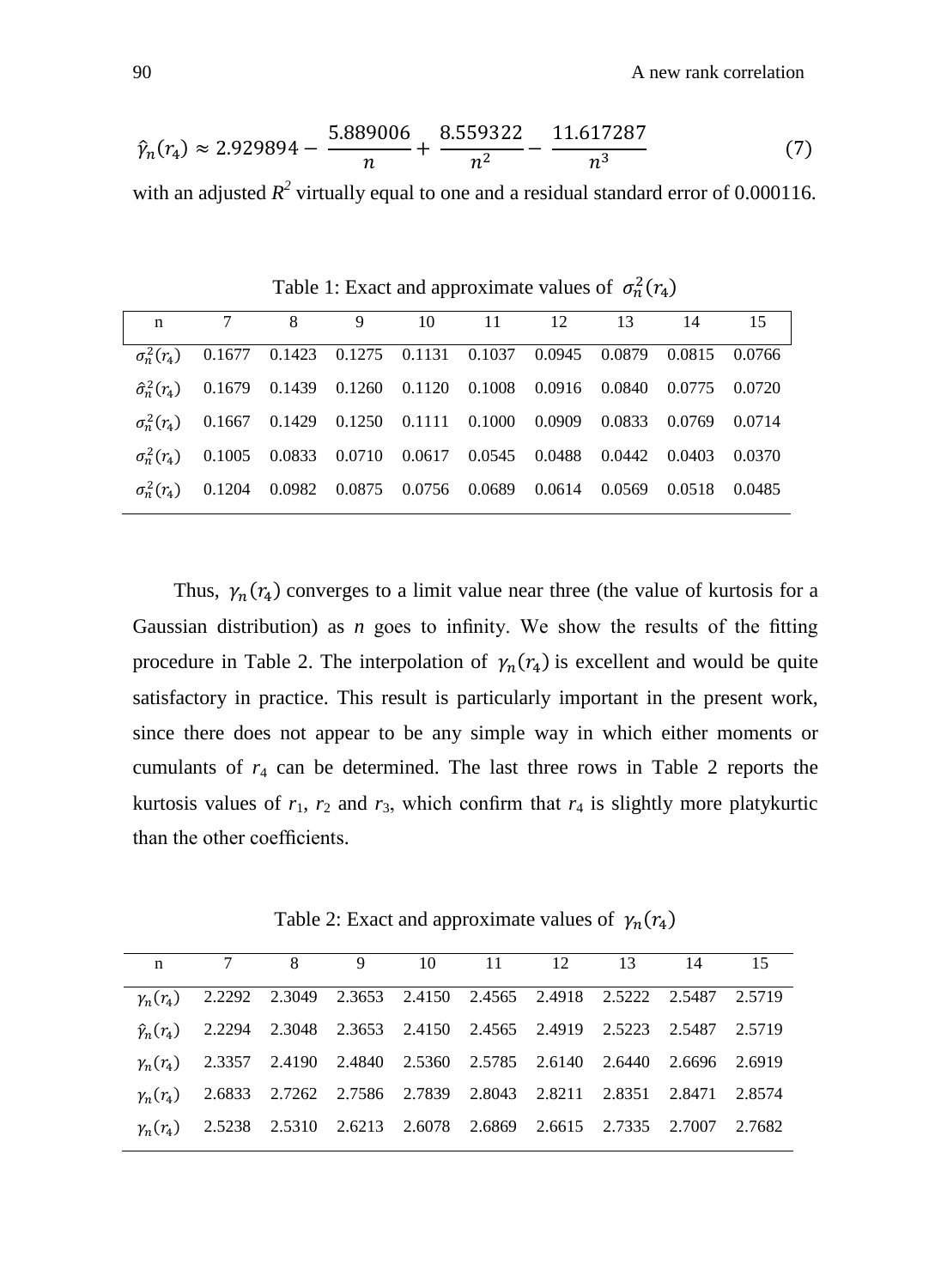## **3 t-Student approximation**

In consideration of the affinities between  $r_4$  and  $r_1$ , at least for the first three moments, we suggest a procedure similar to that used by Zar [1972] and Landenna *et al*.[1989]. Let *r* be a random variable with a Pearson type II density.

$$
f(r,\lambda) = \frac{(1-r^2)^{(\lambda-1)}}{B(0.5\lambda)} \text{ with } |r| \le 1; \ \lambda > 0. \tag{8}
$$

where *B* is the well-known beta function and  $\lambda$  is a parameter positively related to the number of ranks *n*. The variance and kurtosis of *r* are

$$
\sigma^2(\lambda) = 1/2\lambda + 1, \quad \gamma(\lambda) = -6/(2\lambda + 3)
$$
\n(9)

The variance decreases monotonically as  $\lambda$ , and hence *n*, increases. The kurtosis is negative denoting that (8) is less peaked and has thinner tails than the Gaussian distribution.

For  $\lambda \to \infty$ , the Pearson type II density is quite close to the standardized Gaussian density.

See Devroye [1986][p. 433]. On the other hand, for  $\lambda \rightarrow 0^+$ , the general lower bound on symmetrical densities:  $\gamma(\lambda) > -2$  is verified. See Devroye [1986] [p. 688]. As a summary, curve (8) is symmetrical, unimodal with mode at zero, supported within interval [−1,1] and has a tendency towards the Gaussian distribution. If we set  $\sigma^2(r) = 1.00762/(n - 1)$  and solve the first equation in (9) for  $\lambda$  then *r* has approximately the same variance as  $r_4$  and a kurtosis roughly equal to  $\gamma(r)=-6.04572/(n+2.01524)$ . The difference between the kurtosis of  $r_4$  and that of r becomes negligible as  $n \to \infty$ .

One key factor behind the wide diffusion of (8) is its strict relationship with the Student's *t* density function, which allows for the use of easy tables and hence ensures computational convenience and simple checking of results. In particular, the following statistic

$$
r_4 = r_4 \sqrt{2m/(1 - r_4^2)} \sim t_{[2m]}
$$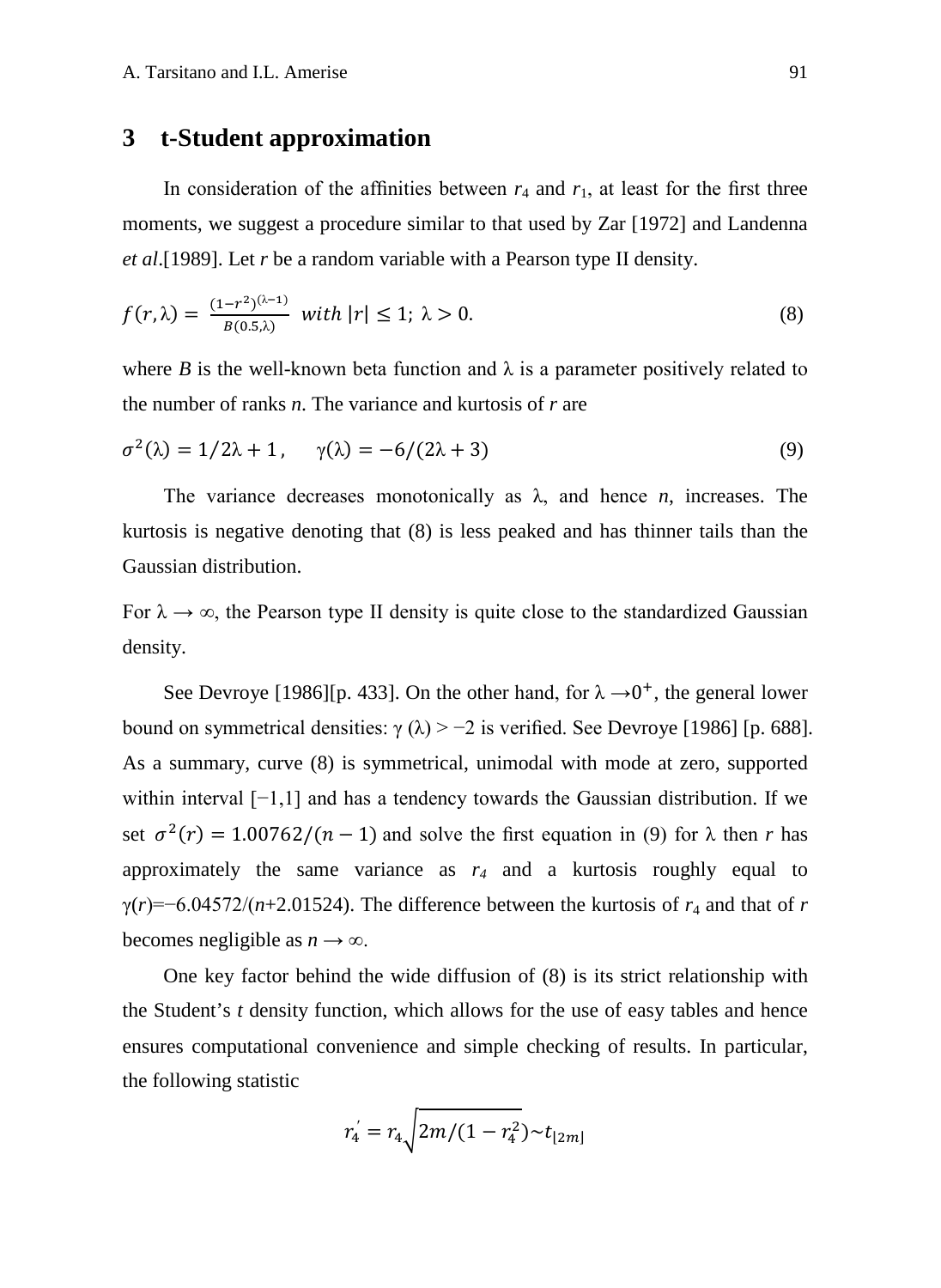with *m*=(*n*−1.00762)/2.01524 can be used to test the significance of *r*<sup>4</sup> (see, for example, Willink [2009]). The quality of the approximations is illustrated in Table 3. For the given  $\alpha$ , we report the exact conservative critical value, the approximated critical value and their absolute difference.

Table 3: Comparison of t-Student approximation to the exact distribution of *r*4.

| n  | $\alpha$ | Exact  | Approx. | Abs.Dif. | $\alpha$ | Exact  | Approx. | Abs.Dif. |
|----|----------|--------|---------|----------|----------|--------|---------|----------|
| 12 | 0.0001   | 0.8815 | 0.8947  | 0.0133   | 0.0100   | 0.6647 | 0.6851  | 0.0204   |
|    | 0.0005   | 0.8295 | 0.8470  | 0.0175   | 0.0250   | 0.5833 | 0.6021  | 0.0188   |
|    | 0.0010   | 0.8009 | 0.8199  | 0.0190   | 0.0500   | 0.5053 | 0.5214  | 0.0161   |
|    | 0.0025   | 0.7556 | 0.7759  | 0.0203   | 0.1000   | 0.4065 | 0.4187  | 0.0122   |
|    | 0.0050   | 0.7142 | 0.7348  | 0.0206   | 0.2500   | 0.2229 | 0.2281  | 0.0052   |
| 13 | 0.0001   | 0.8649 | 0.8742  | 0.0093   | 0.0100   | 0.6448 | 0.6581  | 0.0132   |
|    | 0.0005   | 0.8111 | 0.8233  | 0.0122   | 0.0250   | 0.5643 | 0.5760  | 0.0117   |
|    | 0.0010   | 0.7819 | 0.7950  | 0.0130   | 0.0500   | 0.4877 | 0.4973  | 0.0096   |
|    | 0.0025   | 0.7360 | 0.7496  | 0.0136   | 0.1000   | 0.3913 | 0.3981  | 0.0067   |
|    | 0.0050   | 0.6943 | 0.7079  | 0.0136   | 0.2500   | 0.2138 | 0.2161  | 0.0023   |
| 14 | 0.0001   | 0.8451 | 0.8544  | 0.0092   | 0.0100   | 0.6239 | 0.6339  | 0.0100   |
|    | 0.0005   | 0.7902 | 0.8010  | 0.0108   | 0.0250   | 0.5446 | 0.5529  | 0.0083   |
|    | 0.0010   | 0.7607 | 0.7717  | 0.0110   | 0.0500   | 0.4697 | 0.4762  | 0.0065   |
|    | 0.0025   | 0.7145 | 0.7255  | 0.0110   | 0.1000   | 0.3761 | 0.3802  | 0.0041   |
|    | 0.0050   | 0.6729 | 0.6835  | 0.0107   | 0.2500   | 0.2048 | 0.2058  | 0.0009   |
| 15 | 0.0001   | 0.8302 | 0.8353  | 0.0051   | 0.0100   | 0.6076 | 0.6120  | 0.0045   |
|    | 0.0005   | 0.7743 | 0.7800  | 0.0057   | 0.0250   | 0.5293 | 0.5324  | 0.0032   |
|    | 0.0010   | 0.7444 | 0.7501  | 0.0058   | 0.0500   | 0.4557 | 0.4575  | 0.0018   |
|    | 0.0025   | 0.6979 | 0.7034  | 0.0055   | 0.1000   | 0.3642 | 0.3646  | 0.0003   |
|    | 0.0050   | 0.6563 | 0.6614  | 0.0051   | 0.2500   | 0.1979 | 0.1968  | 0.0010   |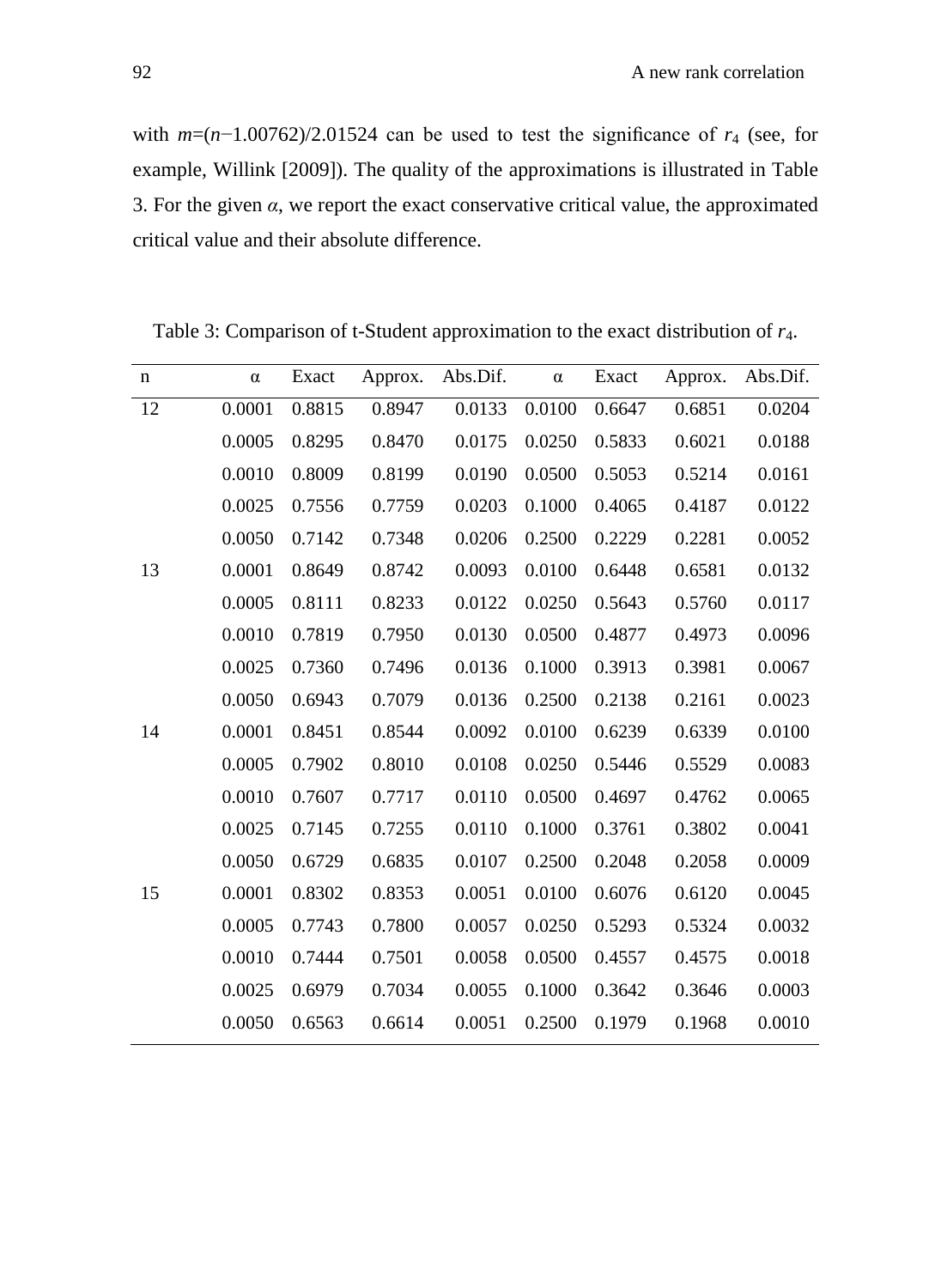From Table 3, it can be seen that the accuracy of approximation tends to be lower for smaller  $\alpha$ . When  $n$  increases, the general quality of approximation improves and becomes higher where it is most needed, that is, in the tails of the distribution.

## **4 Large-sample distribution of** *r4*

In case  $n$  is too large for complete enumeration to be feasible, the distribution of *r4* can be approximate by using a continuous curve such as the *t*-Student density. If, however, there is no special reason (other than a good fit) to use a particular probability density, we can resort to the Gaussian density and rely on some form of the central limit theorem.

Let us define  $\zeta(\eta_i, \eta_j, \pi_i, \pi_j) = g(\eta_i, \pi_i^*) g(n+1-\eta_j, \pi_j) - g(n+1-\eta_j, \pi_i^*) g(\eta_j, \pi_j)$ where the quantity  $g_i$  ( $\pi$ , $\eta$ )=exp{ $|\log(\pi_i) - \log(\eta_i)|$ },  $i = 1,2,...,n$  expresses the disagreement between two rankings due to the distance from  $\pi_i$  to  $\eta_i$ . By construction,  $E(G_n) = 0$ . It is important to notice that  $G_n$  clearly falls within the class of double-indexed permutation statistics studied by Zhao *et al*.[1997] (see also Barbour & Chen, 2005). The crucial result, for our purposes, is Theorem 2 in Zhao *et al*.[1997] in which the authors, by using the Stein's method, prove that there is a constant  $K > 0$  such that for  $n > 2$ 

$$
\sup_{x} |P(G_n \le \sigma(G_n)x) - \Phi(x)| \le
$$
  

$$
\frac{\kappa}{\sigma(G_n)^3} \left\{ n^{-1} \sum_{i,k} |a_{i,k}^*|^3 + \sum_{i,j,k,l} |\zeta_{i,j,k,l}^*|^3 \right\}
$$
 (10)

where  $\Phi(x)$  is the standard Gaussian distribution and

$$
a_{i,k} = \zeta_{i,i,k,k}^* + n^{-1} \sum_{j,l} \zeta_{i,j,k,l} + n^{-1} \sum_{j,l} \zeta_{j,i,l,k}
$$
  
\n
$$
a_{i,k}^* = a_{i,k} - \sum_{k=1}^n a_{i,k} - \sum_{i=1}^n a_{i,k} + \sum_{k=1}^n \sum_{i=1}^n a_{i,k}
$$
\n(11)

with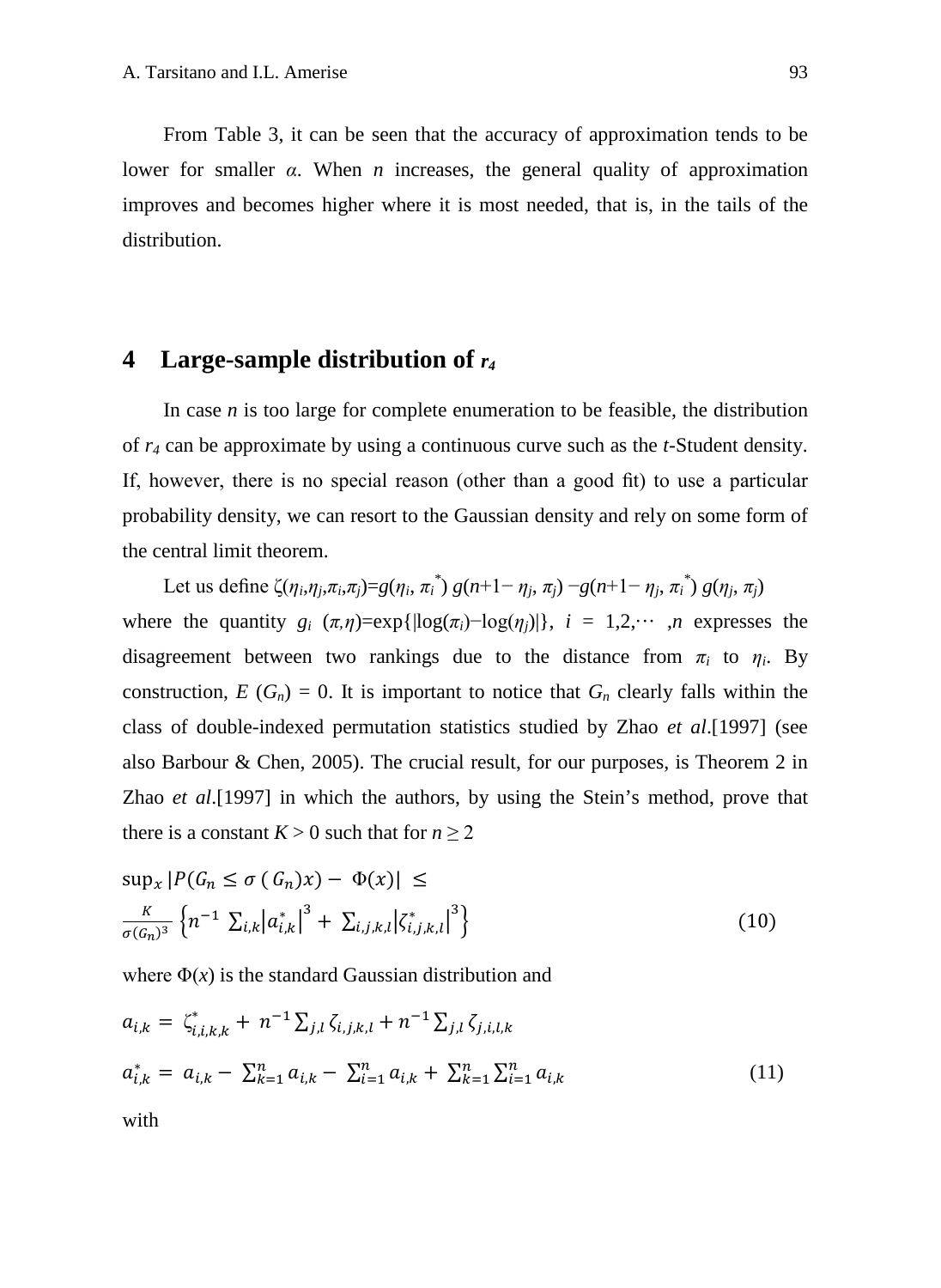$$
\zeta_{i,j,k,l}^{*} = \zeta_{i,j,k,l} - n^{-1} \left[ \sum_{l} \zeta_{i,j,k,l} + \sum_{k} \zeta_{i,j,k,l} + \sum_{j} \zeta_{i,j,k,l} + \sum_{i} \zeta_{i,j,k,l} \right]
$$
  
+ 
$$
n^{-2} \left[ \sum_{k,l} \zeta_{i,j,k,l} + \sum_{j,k} \zeta_{i,j,k,l} + \sum_{i,l} \zeta_{i,j,k,l} + \sum_{i,k} \zeta_{i,j,k,l} + \sum_{i,j} \zeta_{i,j,k,l} \right]
$$
  
- 
$$
n^{-3} \left[ \sum_{k,j,l} \zeta_{i,j,k,l} + \sum_{i,k,l} \zeta_{i,j,k,l} + \sum_{i,j,l} \zeta_{i,j,k,l} + \sum_{i,k,j} \zeta_{i,j,k,l} \right].
$$
 (12)

The condition to be satisfied for the validity of (10) is

$$
M_n \sigma^2(G_n) = \sum_{k=1}^n \sum_{i=1}^n (a_{i,k}^*)^2 > 0.
$$

This is simply an estimate of the variance of  $G_n$ , which, as we have argued, can be asymptotically approximated by  $\sigma^2(G_n) \approx M_n(n-1)^{-1}$ . By applying (10), we can conclude that the null distribution of  $r_4^* = r_4/\sigma_n(r_4)$  converges to  $\Phi(x)$  with the rate  $O(1/\sqrt{n})$ .

The point that we want to emphasize is that the large-sample approximation to the exact null distribution of *r4*, suitably standardized, may be based on the Gaussian distribution. For this standardization, it is necessary to know the expected value and variance of *r4* when the hypothesis of independence is true. We showed in the previous section that, under such hypothesis,  $E(r_4) = 0$  and  $\sigma^2(r_4) \approx$ 1.00762(*n*-1)<sup>-1</sup>. It follows that  $r_4^* = 1.003803r_4\sqrt{n-1}$  has an asymptotic Gaussian distribution for *n* tending to infinity.

To illustrate that the limiting distribution can be applied to the null, we investigate  $r_4$  together with Spearman's  $r_1$ . Coefficient  $r_1$  is taken as the benchmark reference because it is very widely known, but above all, because an important aim of our article is to understand whether there is any evidence that a large number of potential values give an advantage to the discriminatory power of a rank correlation.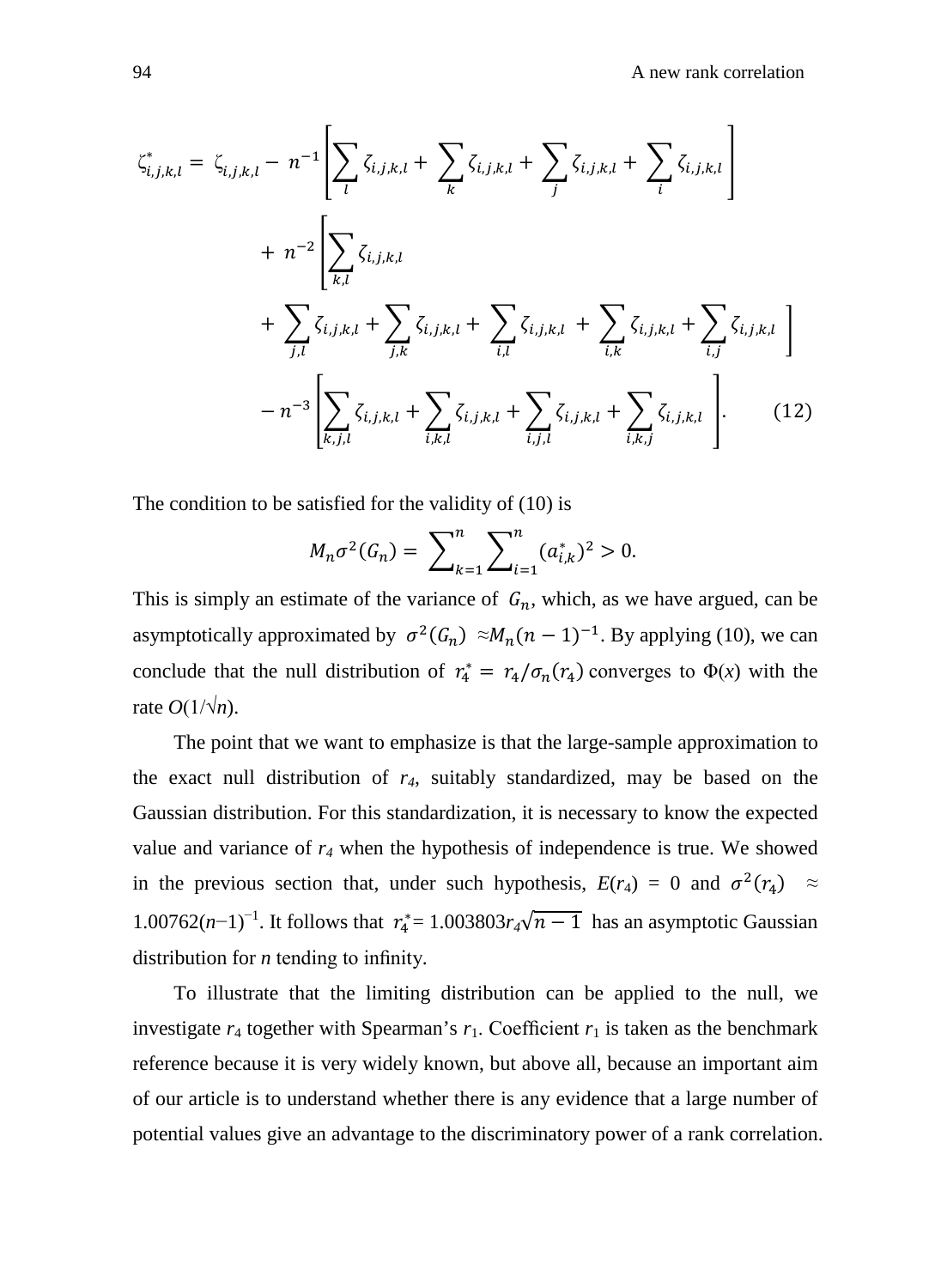ranges

In this sense, the variety of values of  $r_1$  is the richest among the statistics commonly in use at the present time.

| n  | Coefficient    | $\pm \sigma$ | $\pm 1.25\sigma$ | $\pm 2\sigma$ | $\pm 2.5\sigma$ | $\pm 3\sigma$ |
|----|----------------|--------------|------------------|---------------|-----------------|---------------|
|    | Gaussian       | 0.6827       | 0.8944           | 0.9545        | 0.9876          | 0.9973        |
| 11 | $r_4$          | 0.6419       | 0.7589           | 0.9598        | 0.9955          | 1.0000        |
|    | r <sub>1</sub> | 0.6585       | 0.7750           | 0.9598        | 0.9945          | 1.0000        |
| 12 | $r_4$          | 0.6440       | 0.7599           | 0.9583        | 0.9946          | 0.9999        |
|    | r <sub>1</sub> | 0.6690       | 0.7724           | 0.9601        | 0.9938          | 0.9999        |
| 13 | $r_4$          | 0.6423       | 0.7574           | 0.9555        | 0.9933          | 0.9998        |
|    | r <sub>1</sub> | 0.6658       | 0.7760           | 0.9598        | 0.9933          | 0.9997        |
| 14 | $r_4$          | 0.6431       | 0.7575           | 0.9542        | 0.9925          | 0.9997        |
|    | r <sub>1</sub> | 0.6668       | 0.7790           | 0.9581        | 0.9928          | 0.9996        |
| 15 | $r_4$          | 0.6415       | 0.7553           | 0.9519        | 0.9914          | 0.9995        |
|    | r <sub>1</sub> | 0.6665       | 0.7788           | 0.9578        | 0.9924          | 0.9995        |
|    |                |              |                  |               |                 |               |

Table 4: Proportion of frequencies of the distribution of  $r_4$  and  $r_1$  falling in certain

From Figure 2 we see that, while the agreement between the frequency polygon of *r*<sup>4</sup> and the Gaussian curve is not adequate in the middle, it is satisfactory in the wings i.e. precisely where it is more useful for testing independence. However, since the frequency polygon of  $r_4$  is shorter in the tails than the corresponding Gaussian curve, using this as an approximation can lead to a test that is more liberal than necessary; in other words, the null hypothesis of independence will tend to be rejected more frequently than it should be.

Further insights can be gained by Table 4 in which the proportions of total falling outside the ranges  $[-a,a]$  for  $a = 1,1.25,2.2.5,3$  predicted by the Gaussian model are compared with those observed in the exact null distribution of  $r_4$  and  $r_1$ .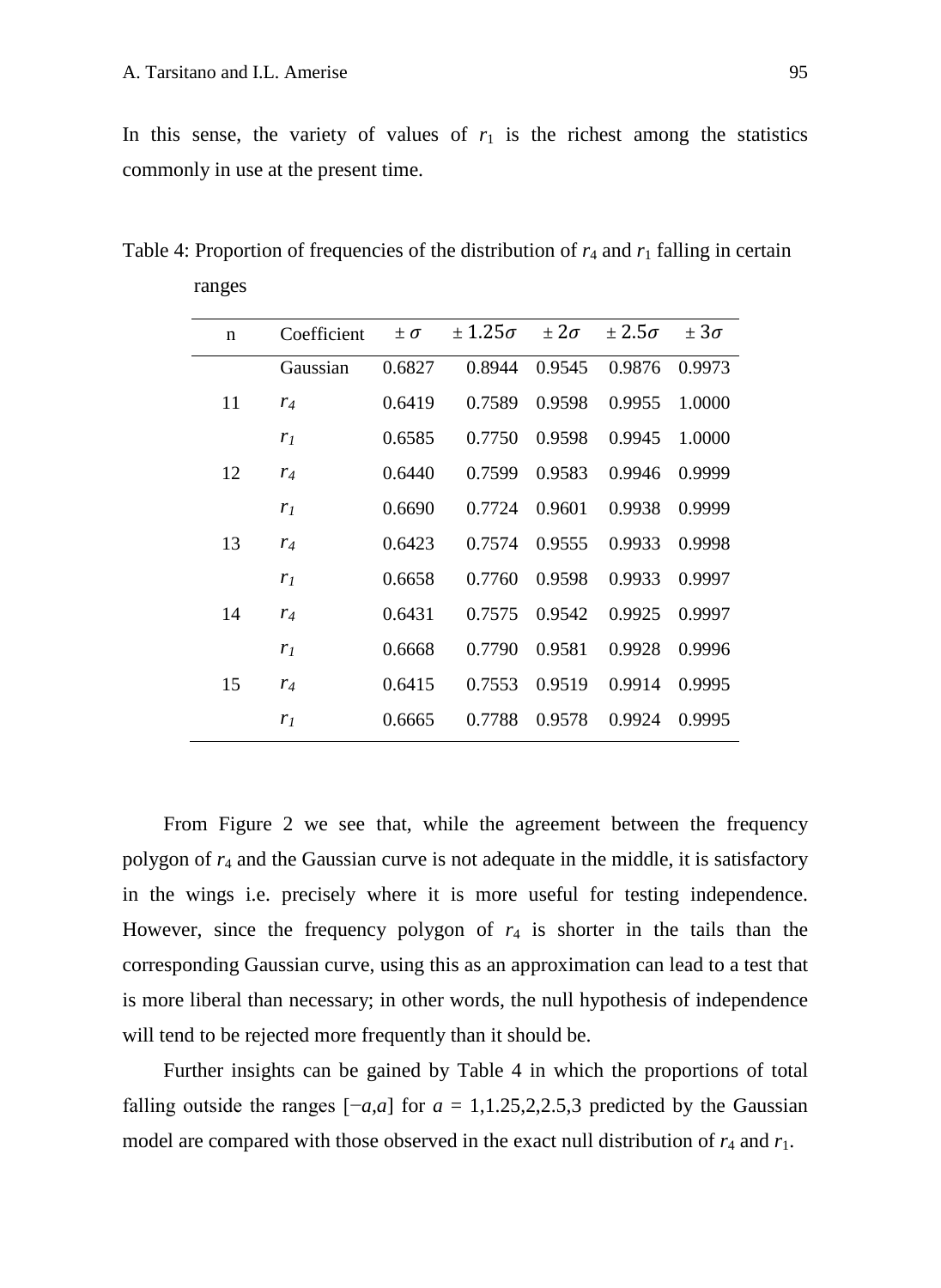

Figure 2: Comparison of the Gaussian approximation (thick line) with the exact null distribution of  $r_4$  (dashed lines) and  $r_1$  (dotted line) for  $n = 12$ .

The Gaussian density yields liberal results especially for high values (in absolute terms) of the transformed rank correlations and it is conservative within intervals roughly from  $\pm -0.75$  to  $\pm -2.25$ . The frequency polygons of  $r_4^*$  and  $r_1^*$ deviate quite considerably from Gaussianity in the [−1.25,1.25] interval implying that significance levels at around 20 percent are largely overestimated. The approximation is acceptably accurate for significance levels that are barely above 5%, but fails, although not spectacularly so, for smaller levels.

#### **5 Experimental results**

In the preceding sections, we have discussed the exact null distribution of *r4*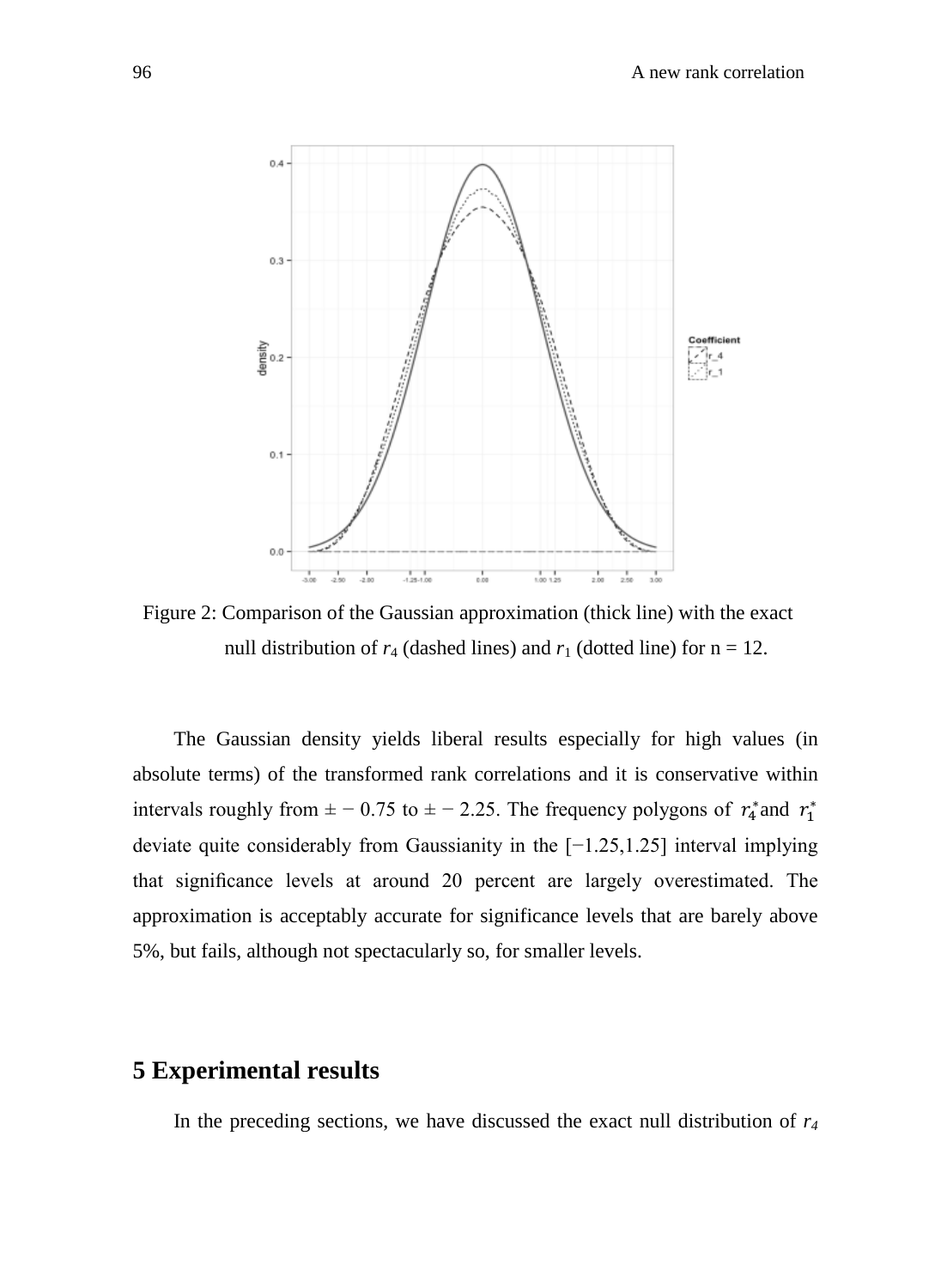and the new rank correlation proposed by Tarsitano  $\&$  Lombardo [2013], as well as the Gaussian and *t*-Student approximations. The aim of the present section is to provide a guide to the correct use of *r*<sup>4</sup> in empirical research and to highlight some potential misuse through applying it to real and simulated data sets. The algorithms described in this section are implemented in a package *pvrank* in the *R* system (R Development Core Team [2013]).

#### **5.1. Real data examples**

We have selected four data sets that are briefly described below. For each of these, we provide the scatter plot with a vertical and horizontal line drawn at the mean values of the variables. In addition, we create a summary table of the test:  $H_0$ :  $r_h = 0$  against the two-sided alternative H<sub>0</sub> :  $r_h \neq 0$ ,  $h = 0,1,...,4$ . It should be recalled that, as was correctly observed by Iman & Conover [1978], the discreteness of rank correlations often leads us into situations where no critical region has the size  $\alpha$  exactly. Instead, there will be a choice of using the next smaller exact size called the conservative  $p$ -value (denoted by  $C_{\alpha}$ ) or the next larger exact size called the liberal  $p$ -value  $(L_{\alpha})$ . Clearly, this consideration does not apply when the null distribution is approximated by a continuous distribution.

**Example 1.** Hollander & Wolfe [1999, p.39]. These data are Hamilton depression scale factor measurements in  $n = 9$  patients with mixed anxiety and depression, taken at the first and second visit after initiation of a therapy. See graph a) in Figure 3. Apparently, there are no outliers, so that rank correlations and significance levels should not fall too far from the values obtained for  $r_0$ . The results in Table 5 confirm that this is the case for  $r_4$  and only partially for  $r_1$ . What is more serious still is that the *p*-values associated with  $r_2$  are doubtful at  $\alpha = 0.05$  (those of  $r_3$  are doubtful at  $\alpha$  = 0.10).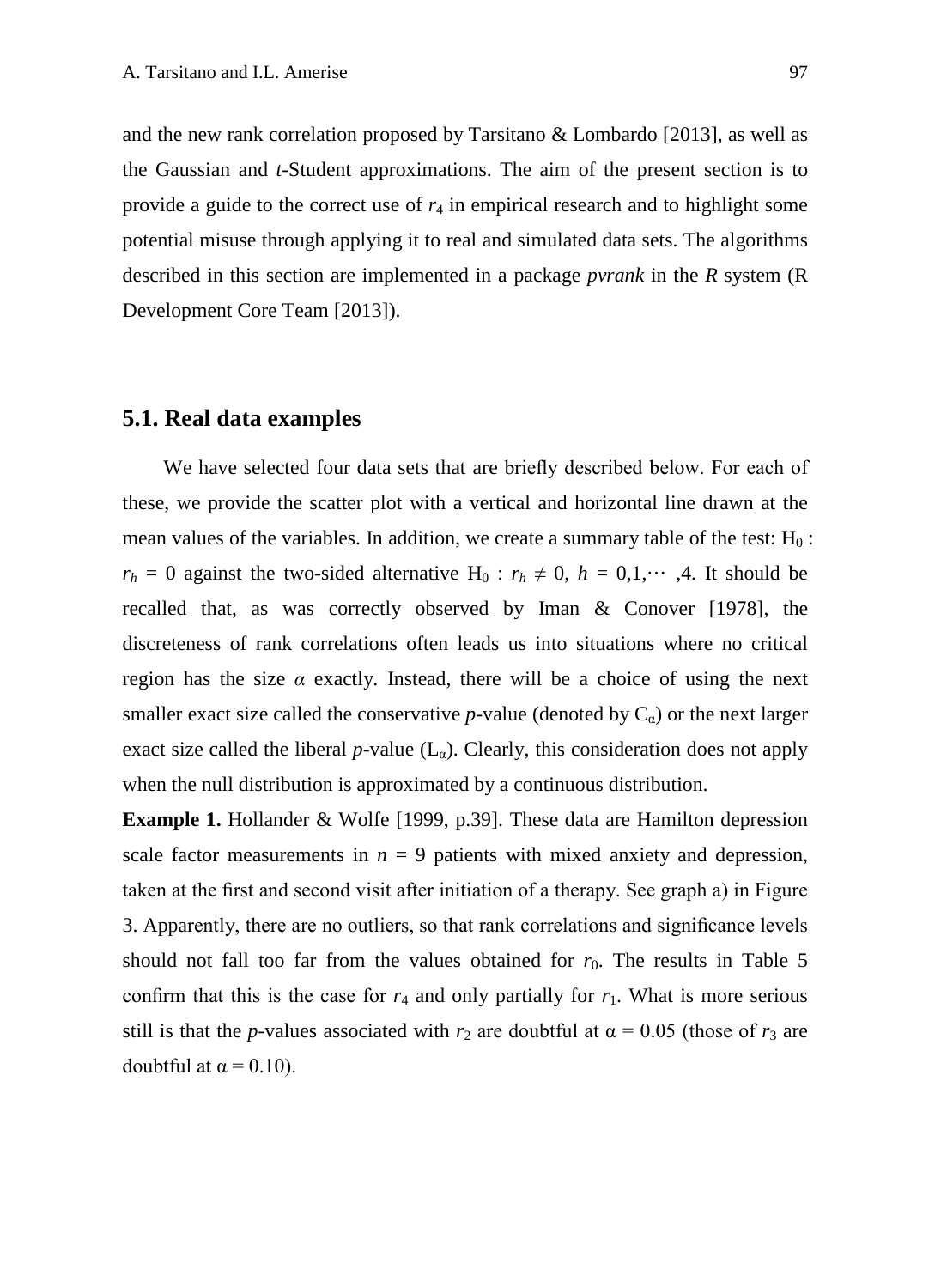| Index    | Symbol         | obs.          | Ca                     | $L\alpha$        |                  | Ca      | $L\alpha$ |  |  |  |
|----------|----------------|---------------|------------------------|------------------|------------------|---------|-----------|--|--|--|
|          |                |               | Hamilton data          | CWD data         |                  |         |           |  |  |  |
| Pearson  | $r_0$          | 0.84790       | 0.00388                | 0.00388          | $-0.52560$       | 0.06507 | 0.06507   |  |  |  |
| Spearman | $r_I$          | 0.65000       | 0.06656                | 0.07604          | $-0.64840$       | 0.01816 | 0.01941   |  |  |  |
| Kendall  | r <sub>2</sub> | 0.50000       | 0.04462                | 0.07518          | $-0.48720$       | 0.01495 | 0.02158   |  |  |  |
| Gini     | r <sub>3</sub> | 0.52500       | 0.07447                | 0.11079          | $-0.52380$       | 0.02062 | 0.02801   |  |  |  |
|          | $r_4$          | 0.69180       | 0.03923                | 0.03925          | $-0.57820$       | 0.04335 | 0.04335   |  |  |  |
|          |                | <b>Births</b> | and deaths by the hour | Outliers removed |                  |         |           |  |  |  |
| Pearson  | $r_0$          | 0.68020       | 0.00135                | 0.00135          | 0.15560          | 0.55100 | 0.55100   |  |  |  |
| Spearman | r <sub>1</sub> | 0.38770       | 0.10190                | 0.10356          | 0.14460          | 0.57886 | 0.58544   |  |  |  |
| Kendall  | r <sub>2</sub> | 0.28650       | 0.08007                | 0.09330          | 0.10290          | 0.54233 | 0.59764   |  |  |  |
| Gini     | $r_3$          | 0.27780       | 0.14596                | 0.16301          | 0.06940          | 0.71715 | 0.76700   |  |  |  |
|          | $r_4$          | 0.53190       | 0.02026                | 0.02026          | 0.22690          | 0.38020 | 0.38020   |  |  |  |
|          |                |               | Urban percentage       |                  | Outliers removed |         |           |  |  |  |
| Pearson  | $r_0$          | $-0.62120$    | 0.01774                | 0.01774          | $-0.78820$       | 0.00137 | 0.00137   |  |  |  |
| Spearman | r <sub>1</sub> | $-0.53850$    | 0.04786                | 0.04996          | $-0.74180$       | 0.00461 | 0.00508   |  |  |  |
| Kendall  | r <sub>2</sub> | $-0.38460$    | 0.04718                | 0.06166          | $-0.53850$       | 0.00668 | 0.01012   |  |  |  |
| Gini     | r <sub>3</sub> | $-0.48980$    | 0.02438                | 0.03174          | $-0.61900$       | 0.00475 | 0.00716   |  |  |  |
|          | $r_4$          | $-0.52310$    | 0.06191                | 0.06191          | $-0.72070$       | 0.00654 | 0.00654   |  |  |  |

Table 5: Measure of correlation/association and *p*-values

**Example 2.** In this case, we use the data set CWD (Hothorn *et al*., 2013), where an infrared gas analyzer and a clear chamber sealed to the wood surface were used to measure the flux of carbon out of the wood. Measurements were repeated  $n = 13$ times. Although not necessarily linear, there is a general decrease in *Y* as *X* increases. See graph b). The findings reported in Table 5 send contradictory signals as to the strength of the association. To be precise,  $r_1$ ,  $r_2$  and  $r_3$  suggest that there is a more significant relationship between the ranks of *X* and *Y* than what is suggested by *r*4. On the other hand, coefficient *r*<sup>4</sup> gives the most similar results to those of Pearson's  $r_4$ .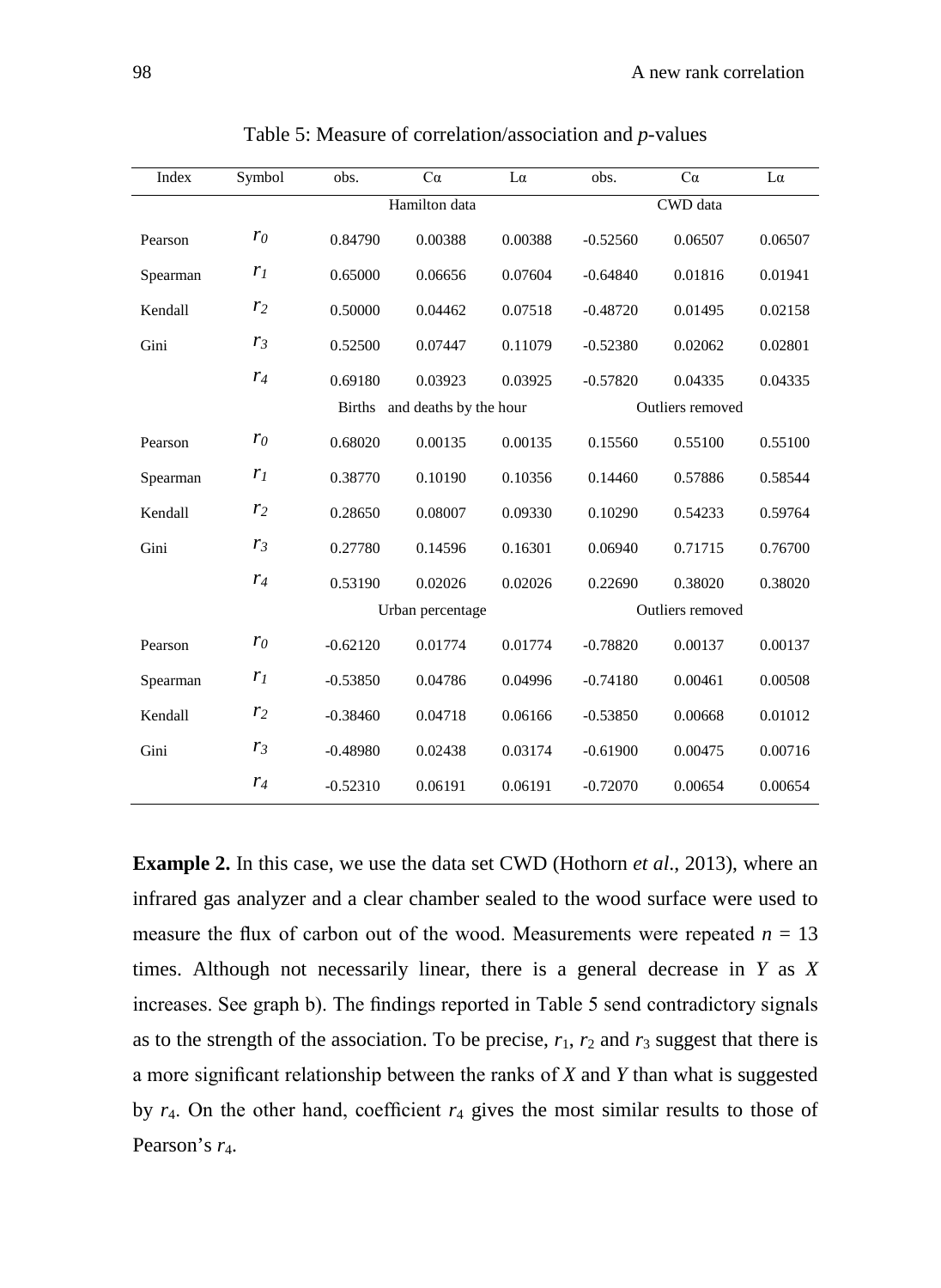**Example 3.** Here, we consider the data set in Berk [1990] including data on the average number of births and deaths by the time of the day for a particular hospital in Brussels. We have discarded pairs in which at least one element is repeated and are left with  $n = 19$  valid data points. As is evident from the graphs c) and d), seventeen observations are clustered and show little association. Two observations (for noon and midnight) are dramatically smaller in both the y-direction and x-direction. With these two included, there is obviously a positive correlation in the data. However, a direct association between the two variables is questionable, for if the outliers are removed then all correlations decrease and the associated *p*-values increase up to the point where the hypothesis of independence cannot be rejected at any reasonable level. Note that,  $r_4$  achieves the nearest proximity to  $r_0$  in both testing situations, while conserving a good degree of robustness against the effect of outliers. Furthermore, when the outliers are removed, *r*<sup>4</sup> has the lowest (albeit non significant) *p*-value of all the statistics based on ranks, which is an indicator of its sensitivity to changes in rankings.

**Example 4.** This example is taken from Birker & Dodge [1993]. The data set report birth rate and urban percentage for  $n = 14$  countries in North and Central America. The data point 13 (corresponding to Trinidad-Tobago) stands far apart from the rest of the points. The possible effect on the measures of correlation and association is a low value of the statistics even though there is a clear association between variables. Indeed, once the outlier is excluded from the data set, the p-values of all the coefficients decrease by a factor of ten. Actually, if the outlier is included, only coefficient  $r_4$  is not significantly different from zero (at the 5% level or lower), whereas the *p*-values of the other statistics seem to be hardly affected by the outlier. Rather than a defect, we consider this low resistance to the impact of outliers as a virtue that adds flexibility to the use of *r*4.

The findings in Table 5 suggest that  $r_4$  (based on ranks) is an admissible substitute for  $r_0$ , (based on scores). A useful feature of  $r_4$  is that, because of its high resolution over the set of all permutations, conservative and liberal *p*-values almost coincide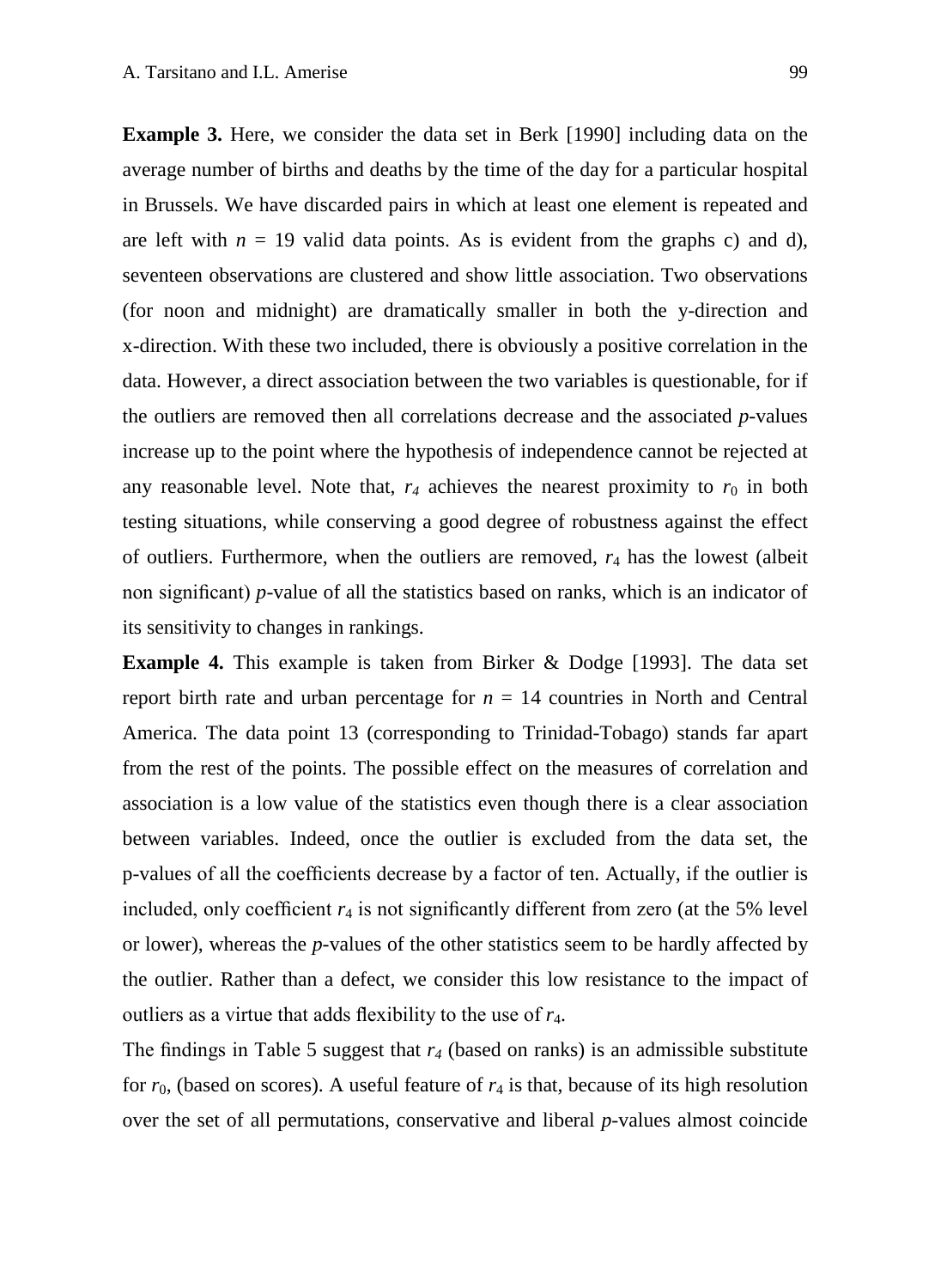and, therefore, the risk of doubtful testing is reduced with respect to the other three rank correlations.

Furthermore, the richness of the range of values renders its intrinsic discrete nature so marginal that the effect of a continuity correction, whether beneficial or detrimental, is negligible.



Figure 3: Type of association discussed in the examples.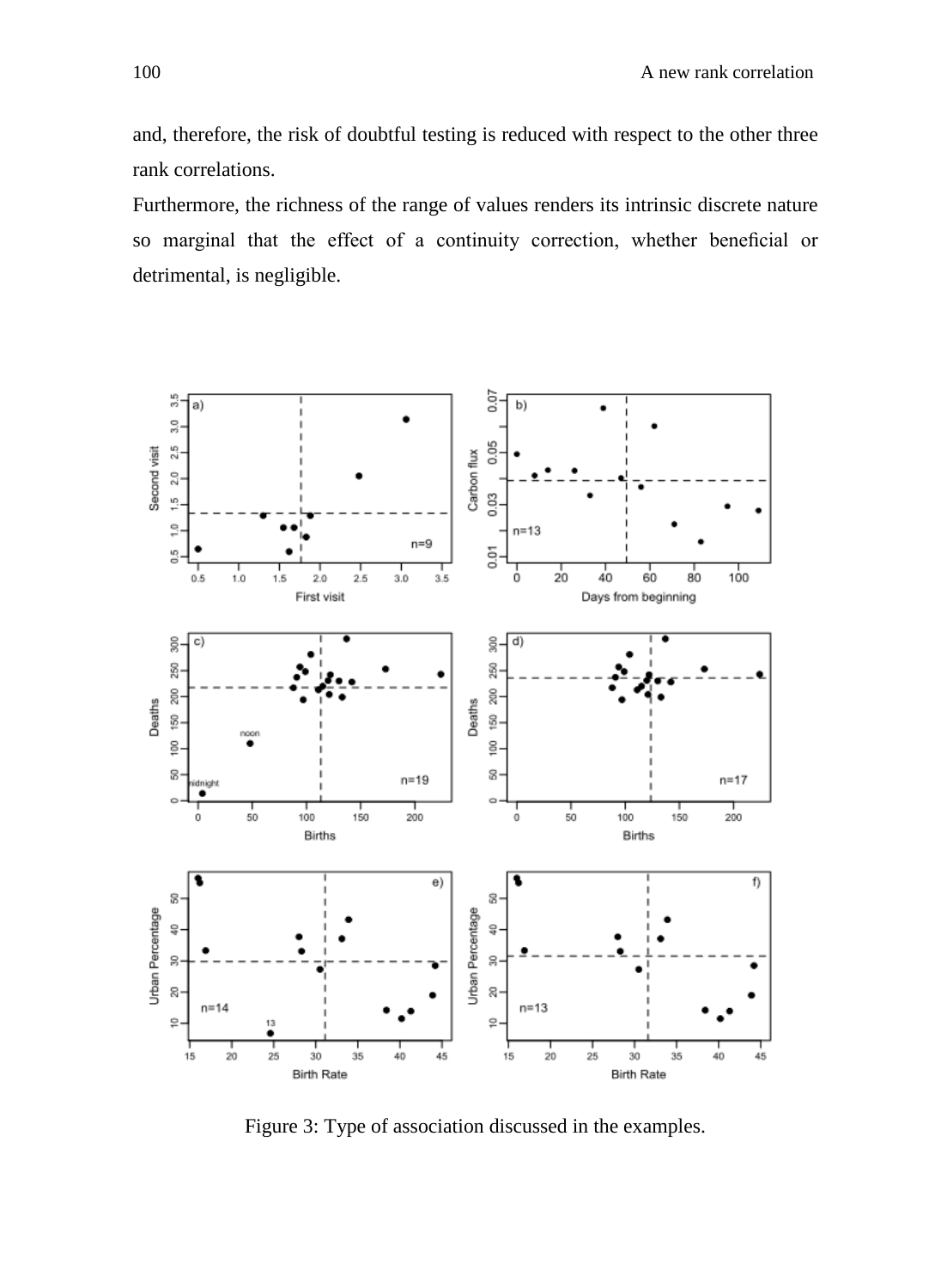#### **5.2. Simulation**

In order to assess the power performance of the test corresponding to  $r<sub>4</sub>$  we carried out the following experiments. First, we generate independent samples  $(x_i, y_i)$ ,  $i = 1, \dots, n$  of size  $n = 10$  and  $n = 15$  from bivariate Gaussian populations with means of zero, variances of one and zero correlation. The generation is repeated until  $N = 10,000$  samples are formed.

To avoid occasionally significant correlation, we have excluded samples with an  $r_0$  outside [−0.20,0.20]. Second, *k* outliers are introduced. Let  $(i_1, \dots, i_h)$  be the set of integers from 1,  $\cdots$  , *n* such that  $x_{i1}$   $y_{i1} > 0$ ,  $\cdots$  ,  $x_{ih}$   $y_{ih} > 0$ . If  $h < k$ , then the sample is discarded. The pairs  $(x_{ij}, y_{ij})$ ,  $j = 1, \dots, h$  are sorted according to the descending order of their Euclidean distance from the origin. The first *k* pairs of observations are contaminated by displacing their values by *m* standard deviations in both the x- and y-direction.

This induces spurious positive correlation, which tends to increase with the numbers of outliers and the amount of displacement. In Table 6 we compare the numbers of samples declared significant at the alpha level (one-tail) of 1%, 5% and 10% by using the t-student distribution with (*n*−2) degrees of freedom in the case of  $r_0$  and the exact null distributions for  $r_h$ ,  $h = 1, \dots, 4$ .

The number of rejections of  $H_0$ :  $r_0 = 0$  against  $H_1$ :  $r_0 > 0$  at  $\alpha$  level is greater with  $n = 10$  than with  $n = 15$ . This result is to be expected because the exceptional nature of some observations is more perceivable when the same numbers of outliers occur in a wider and otherwise homogeneous sample. In addition, the numbers of samples producing a false positive correlation increase with the magnitude of the shift. This result too is not surprising given that a large displacement makes the artificial outliers manifestly inconsistent with the regression model (a line parallel to the *x* axis) that is implicitly called upon. Furthermore, in line with the expectations, the numbers of wrong claims become higher with a greater numbers of abnormal data points.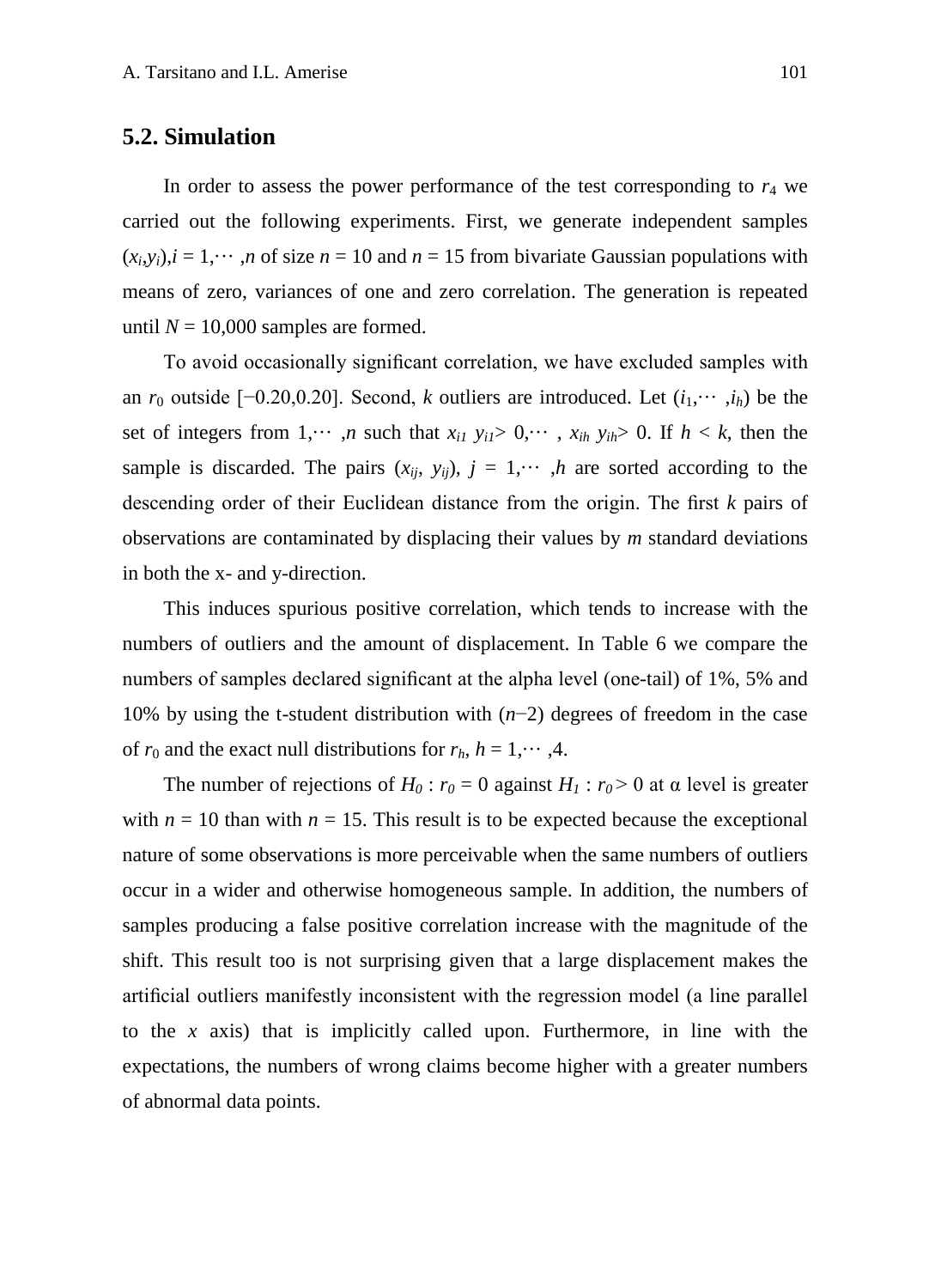|                 |                |                | Pearson $r_0$    |                 |                  | Spearman $r_1$   |                |                | Kendall $r_2$    |                  |                | Gini $r_3$       |                |                 | $r_4$            |                |        |
|-----------------|----------------|----------------|------------------|-----------------|------------------|------------------|----------------|----------------|------------------|------------------|----------------|------------------|----------------|-----------------|------------------|----------------|--------|
|                 |                |                |                  | $\alpha$ level  |                  | $\alpha$ level   |                |                | $\alpha$ level   |                  |                | $\alpha$ level   |                |                 | $\alpha$ level   |                |        |
| n               | k              | m              | $\mathbf{1}$     | 5               | 10               | $\mathbf{1}$     | $\sqrt{5}$     | 10             | $\mathbf{1}$     | 5                | 10             | $\mathbf{1}$     | $\mathfrak{S}$ | 10              | $\mathbf{1}$     | 5              | $10\,$ |
| $\overline{10}$ | $\mathbf{1}$   | $\mathbf{1}$   | $\overline{0}$   | $\overline{11}$ | $\overline{263}$ | $\boldsymbol{0}$ | $\overline{1}$ | $\overline{7}$ | $\boldsymbol{0}$ | $\overline{4}$   | $\overline{9}$ | $\boldsymbol{0}$ | $\overline{4}$ | $\overline{10}$ | $\boldsymbol{0}$ | $\overline{3}$ | 22     |
|                 |                | $\sqrt{2}$     | 148              | 2096            | 3843             | $\boldsymbol{0}$ | $\mathbf{1}$   | 13             | $\boldsymbol{0}$ | $\boldsymbol{7}$ | 13             | $\boldsymbol{0}$ | $\overline{4}$ | 13              | $\boldsymbol{0}$ | $\sqrt{6}$     | 50     |
|                 |                | 3              | 1921             | 5074            | 6353             | $\overline{0}$   | 3              | 21             | $\boldsymbol{0}$ | $\tau$           | 16             | $\boldsymbol{0}$ | 8              | 20              | $\boldsymbol{0}$ | 8              | 69     |
|                 |                | $\overline{4}$ | 4243             | 6604            | 7410             | $\boldsymbol{0}$ | 5              | 29             | $\boldsymbol{0}$ | $10\,$           | 28             | $\boldsymbol{0}$ | 11             | 24              | $\boldsymbol{0}$ | 12             | 91     |
|                 | $\overline{2}$ | $\mathbf{1}$   | $\boldsymbol{0}$ | 56              | 691              | $\mathbf{0}$     | $\mathbf{2}$   | 28             | $\boldsymbol{0}$ | 10               | 37             | $\boldsymbol{0}$ | 6              | 22              | $\boldsymbol{0}$ | 27             | 139    |
|                 |                | $\overline{c}$ | 346              | 2749            | 4626             | $\overline{0}$   | 8              | 93             | $\mathbf{1}$     | 27               | 74             | $\mathbf{0}$     | 14             | 48              | $\mathbf{1}$     | 71             | 401    |
|                 |                | 3              | 2036             | 5014            | 6479             | $\theta$         | 16             | 151            | $\mathbf{1}$     | 42               | 113            | $\mathbf{0}$     | 27             | 71              | $\mathbf{1}$     | 118            | 635    |
|                 |                | $\overline{4}$ | 3491             | 6052            | 7242             | $\overline{0}$   | 27             | 199            | $\mathbf{2}$     | 55               | 138            | $\boldsymbol{0}$ | 39             | 89              | 6                | 159            | 789    |
|                 | 3              | $\mathbf{1}$   | $\boldsymbol{0}$ | 106             | 914              | $\boldsymbol{0}$ | 14             | 112            | $\boldsymbol{0}$ | 32               | 75             | $\boldsymbol{0}$ | 17             | 45              | $\overline{c}$   | 85             | 427    |
|                 |                | $\sqrt{2}$     | 355              | 2800            | 4883             | $\overline{c}$   | 63             | 405            | 7                | 96               | 243            | $\boldsymbol{0}$ | 52             | 134             | $\,$ 8 $\,$      | 372            | 1509   |
|                 |                | 3              | 1746             | 4858            | 6513             | $\mathfrak{Z}$   | 118            | 687            | $\,$ 8 $\,$      | 152              | 409            | $\mathbf{1}$     | 89             | 223             | 12               | 660            | 2394   |
|                 |                | $\overline{4}$ | 2849             | 5711            | 7104             | $\overline{4}$   | 178            | 897            | $\,$ 8 $\,$      | 212              | 538            | $\mathbf{1}$     | 121            | 296             | 19               | 892            | 3021   |
| 15              | $\mathbf{1}$   | $\mathbf{1}$   | $\boldsymbol{0}$ | 153             | 1006             | $\overline{0}$   | 3              | 17             | $\boldsymbol{0}$ | $\boldsymbol{7}$ | 33             | $\boldsymbol{0}$ | 9              | 49              | $\boldsymbol{0}$ | $\,8\,$        | 55     |
|                 |                | $\mathbf{2}$   | 1006             | 5402            | 8600             | $\boldsymbol{0}$ | $\overline{4}$ | 26             | $\boldsymbol{0}$ | 11               | 50             | $\boldsymbol{0}$ | 11             | 61              | $\boldsymbol{0}$ | 18             | 114    |
|                 |                | 3              | 5617             | 11035           | 13162            | $\mathbf{0}$     | 6              | 36             | $\boldsymbol{0}$ | 12               | 58             | $\mathbf{0}$     | 16             | 75              | $\boldsymbol{0}$ | 27             | 159    |
|                 |                | $\overline{4}$ | 9918             | 13720           | 15167            | $\theta$         | 9              | 45             | $\boldsymbol{0}$ | 16               | 73             | $\mathbf{0}$     | 20             | 82              | $\boldsymbol{0}$ | 32             | 195    |
|                 | 2              | $\mathbf{1}$   | $\overline{c}$   | 636             | 2367             | $\overline{0}$   | 6              | 60             | $\overline{0}$   | 19               | 95             | $\boldsymbol{0}$ | 18             | 87              | $\mathbf{1}$     | 72             | 442    |
|                 |                | $\mathbf{2}$   | 1921             | 7097            | 10609            | $\overline{0}$   | 13             | 166            | $\mathbf{2}$     | 43               | 187            | $\mathbf{1}$     | 35             | 159             | $\mathbf{2}$     | 212            | 1094   |
|                 |                | 3              | 5976             | 11500           | 14152            | $\boldsymbol{0}$ | 22             | 257            | $\sqrt{2}$       | 62               | 268            | $\mathbf{1}$     | 50             | 214             | $\sqrt{2}$       | 335            | 1605   |
|                 |                | $\overline{4}$ | 8761             | 13428           | 15512            | $\mathbf{0}$     | 37             | 325            | 3                | 79               | 314            | $\mathbf{1}$     | 65             | 259             | 7                | 433            | 1943   |
|                 | 3              | $\mathbf{1}$   | $\tau$           | 951             | 3170             | $\theta$         | 24             | 210            | $\mathbf{0}$     | 51               | 211            | $\boldsymbol{0}$ | 35             | 171             | 5                | 285            | 1215   |
|                 |                | $\overline{c}$ | 2124             | 7600            | 11484            | $\overline{2}$   | 97             | 683            | $\,$ 8 $\,$      | 146              | 572            | $\mathbf{1}$     | 84             | 382             | 22               | 1053           | 3576   |
|                 |                | 3              | 5611             | 11518           | 14482            | 3                | 184            | 1097           | 9                | 257              | 871            | $\mathbf{2}$     | 153            | 561             | 41               | 1747           | 5347   |
|                 |                | $\overline{4}$ | 7806             | 13119           | 15555            | $\overline{4}$   | 269            | 1408           | 10               | 336              | 1108           | $\overline{c}$   | 203            | 698             | 60               | 2265           | 6577   |

Table 6: Number of significant samples (over 10,000) for  $r_0$ ,...,  $r_4$ .

The behavior described above is also exhibited by rank correlations, but with one fundamental difference: the number of wrong rejections is now much less than with Pearson's correlation. In this sense, we observe a different behavior for mild contamination, *i.e.*  $m = 1,2$ , and wider contamination, *i.e.*  $m = 3,4$ . In the former case, the statistic that has the smallest number of improper rejections is most often  $r_3$ . In the latter case, it is  $r_2$ .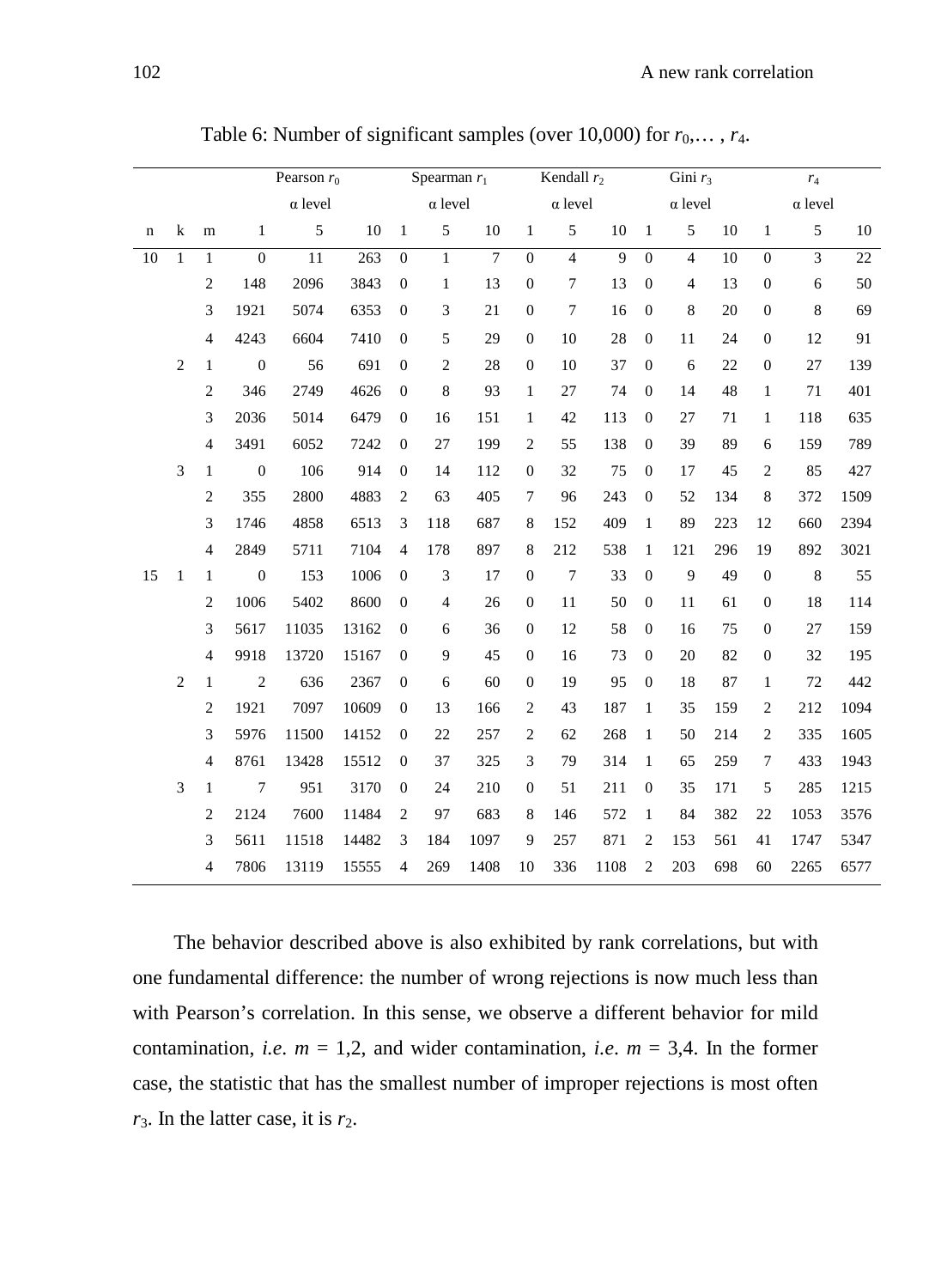It may be helpful to note that  $r_2$  and  $r_3$  have the narrowest range of possible values. In general, the figures in Table 6 simply reaffirm, what is already well known, that the Pearson correlation coefficient can produce incorrect indications if outliers affect data.

More importantly, in the presence of anomalies, rank correlations are more reliable in the assessment of evidence of a relationship between two variables. The *r*<sup>4</sup> coefficient occupies an intermediate position between Pearson's product-moment correlation and the standard statistics of rank-order association:

Spearman, Kendall and Gini. On one hand, *r*<sup>4</sup> may sporadically produce erroneous, significant associations as it is shown by the slightly inflated alpha level for the some combinations  $k$  and  $m$ . On the other hand, it is capable of capturing even weak relationships between the variables which are otherwise lost if other measures of association are applied.

## **6 Conclusion**

The purpose of this paper is to explore fully the sampling behavior of  $r<sub>4</sub>$ , a rank correlation coefficient recently introduced in the literature by Tarsitano & Lombardo [2013]. The peculiar quality of this statistic is its high resolution across the [−1,1] interval, which renders it a more efficient measure of correlation, at very low number of ranks. Empirical results show that the new coefficient is a good substitute for the Pearson correlation coefficient when outliers and nonlinearity affect data. We have established that t-Student density provides an accurate estimation of the  $p$ -values of  $r_4$  in the case the number of ranks is larger than the threshold for which the exact null distribution is known ( $n = 15$ ), but lower than the value for which the standardized Gaussian approximation becomes valid. Indeed, the most important result of our study is the proof that, as the number of ranks goes to infinity, the null distribution under independence converges to the Gaussian distribution.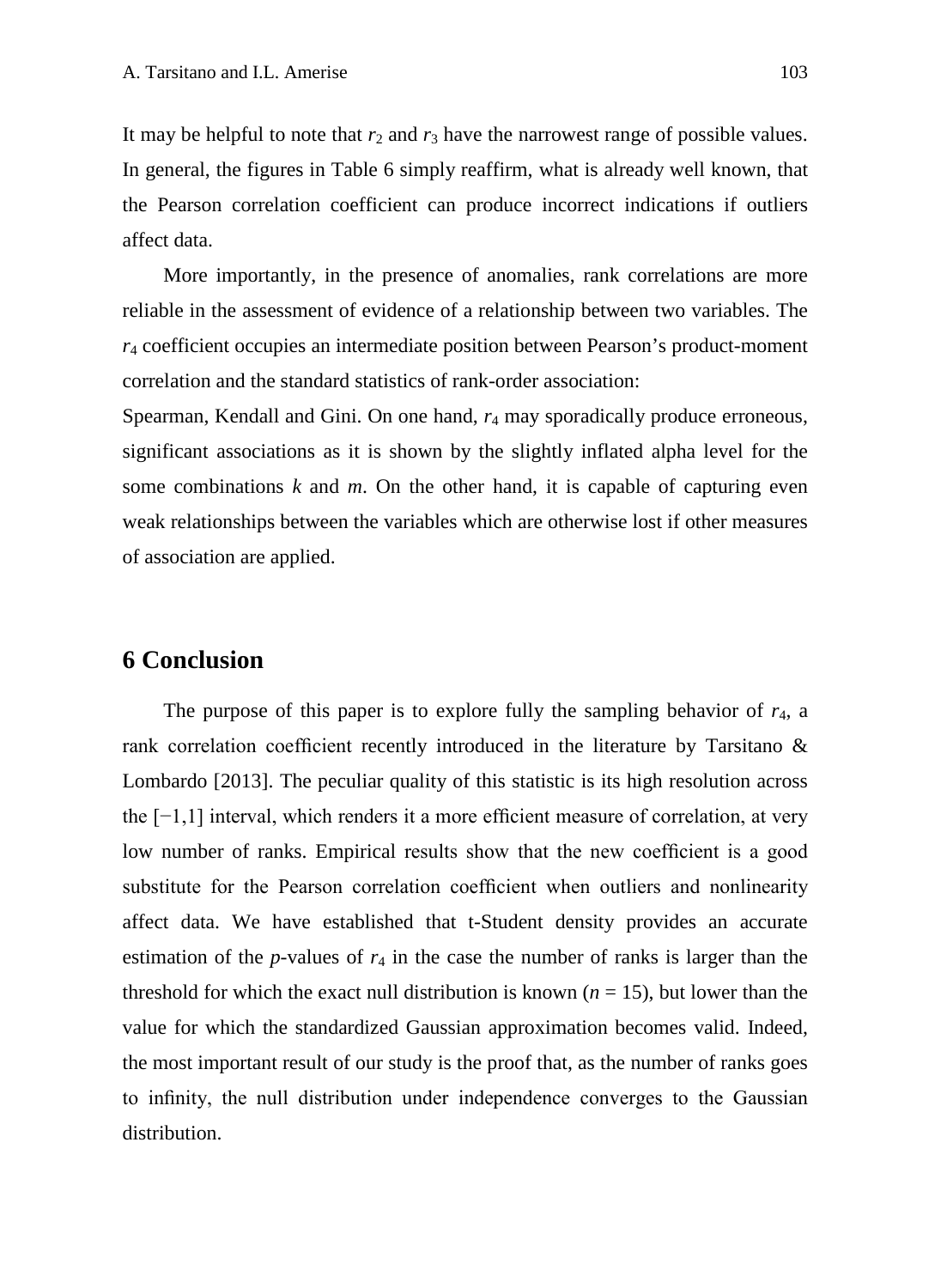## **References**

- [1] Barbour, A.D. and Chen, L.H.Y., The permutation distribution matrix correlation statistics, In: Barbour, A. D.; Chen, L. H. Y. Stein's method and applications, 223 – 245. Singapore University Press, 2005.
- [2] Berk, R.A., *A primer on robust regression*, In Fox, J. and Scott Long, J. (Eds), 292 – 324. Modern Methods of Data Analysis. Sage Publications, Newbury Park, Ca, USA, 1990.
- [3] Birkes, D. and Dodge, Y., *Alternative Methods of Regression*, John Wiley & Sons, New York, 1993.
- [4] Blomqvist, N., On a measure of dependence between two random variables, *The Annals of Mathematical Statistics*, **21**, (1950), 593-600.
- [5] Bohrnstedt, G. W. and Goldberger, A. S., On the exact covariance of products of random variables, *Journal of the American Statistical Association*, **64**,  $(1969)$ ,  $1439 - 1442$ .
- [6] Brown, T.C. and Eagleson G.K., A useful property of some symmetric statistics, *The American Statistician*, **38**, (1984), 63-65.
- [7] Dallal, G. E. and Hartigan, J.A., Note on a test of monotone association insensitive to outliers, *Journal of the American Statistical Association*, **75**, (1980), 722-725.
- [8] Devroye, L., *Non-Uniform Random Variate Generation*, Springer-Verlag, NewYork, 1986.
- [9] Gideon, R.A. and Hollister, A., A rank correlation coefficient resistant to outliers, *Journal of the American Statistical Association*, **82**, (1987),656-666.
- [10]Hothorn, T. and Hornik, K. and van de Wiel M. A. and Zeileis, A., coin: Conditional inference procedures in a permutation test framework, [http://CRAN.](http://cran/) R-project.org/package=coin. R package version 1.0-23, (2013).
- [11]Hollander, M. and Wolfe, D.A., Nonparametric Statistical Methods. 2nd edn. John Wiley & Sons, New York, 1999.
- [12]Iman, L. and Conover, W.J., Approximations of the critical region for